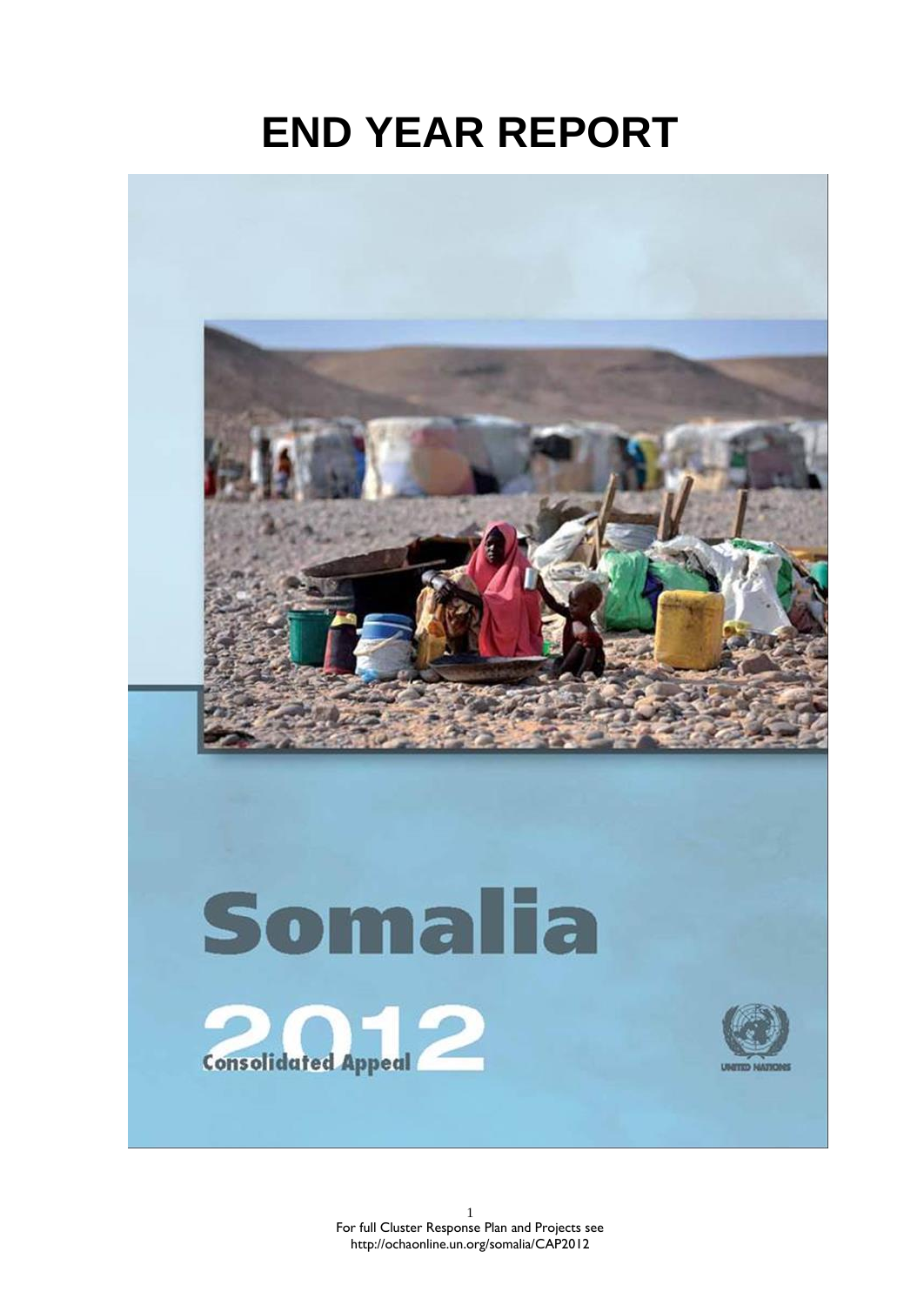# **1. Executive Summary**

Famine conditions were still present in parts of southern Somalia when the 2012 humanitarian appeal for Somalia was launched in December 2011. On 3 February 2012, the famine was declared over, largely due to the delivery of aid under extremely difficult conditions and the exceptional harvest at the start of the year. With carry-over funding from 2011 and continued generous support in the months following the famine, humanitarian actors were able to build on the gains.

Throughout, 2012, humanitarians provided life-saving assistance and implemented programmes to strengthen people's ability to cope with future drought. With the sustained assistance and relatively good rains, the humanitarian situation continued to improve. By January 2013, the number of people in crisis had been reduced to 1 million, down from 2 million six months earlier and 4 million at the height of the famine. But the situation remained fragile. In addition to the 1 million people unable to meet their basic needs without aid, a further 1.7 million who emerged from crisis in 2012 were at risk of falling back without support to build up their livelihoods. Nutrition rates have greatly improved but they are still among the highest in the world. Even as humanitarian actors were able to take advantage of improvements in security and a new federal government that signalled it will be more responsive to humanitarian needs, humanitarian access remained a major challenge through the end of 2012.

The Consolidated Appeal Process (CAP) strategy was revised at mid-year to reflect the end of famine conditions and the increased focus on resilience programming. The funding appeal was also revised downward from US \$1.5 billion to \$1.1 billion in line with the humanitarian needs and an assessment of what humanitarians had the capacity to achieve in the second half of the year. The 2012 appeal was 52.5 per cent funded, with donors providing \$479 million in new funds, as well as \$134 million in carry-over funds from 2011. By comparison, the 2011 CAP received \$868 million or 87 per cent of requirements. The vast majority of new funding in 2012 was received in the first six months of the year, unlike in 2011 when most funding came after famine was declared in July of that year. A higher percentage of overall humanitarian funding for Somalia was captured within the CAP in 2012 (77 per cent) compared to 2011 when it was 60 per cent. This highlights a steep reduction in funding outside the CAP. The Common Humanitarian Fund (CHF) was the sole source of pooled funding for humanitarian programmes in 2012. The CHF's \$89 million disbursed represented 14.5 per cent of the CAP funding received in 2012.

Funding performance for the eight humanitarian clusters and one enabling programme was uneven. The enabling programmes and logistics clusters received roughly 91 per cent and 78 per cent of requirements respectively. The food security cluster had \$349 million available or 54 per cent of its requirement. The nutrition cluster was 48 per cent funded, while the protection, shelter and non-food items, and water, sanitation and hygiene (WASH) clusters each received between 29 and 33 per cent of requirements. Clusters were nonetheless able to make substantial progress in implementing programmes and achieving target results. Factors that contributed to the success despite relatively low funding included some underreporting of funding, completion of activities planned for the previous year in 2012, and reporting by cluster members that received their funding outside of the CAP.

In line with targets associated with life-saving activities, humanitarians helped reduce global acute malnutrition (GAM) and severe acute malnutrition (SAM) rates to 14.3 per cent and 3 per cent, respectively, in areas where results could be measured. In the South where access restrictions made GAM and SAM reporting impossible, humanitarian actors successfully conducted interventions on a large-scale, including treatment for 388,000 acutely malnourished children. The food security cluster assisted 690,000 people per month on average with life-saving assistance and 1.2 million people in October. The numbers were below target chiefly due to access constraints, and to a lesser extent funding gaps. A lack of funding was the key reason that the target of distributing 1 million emergency assistance packages to internally displaced people fell short by a third.

In the second half of the year, access hampered implementation of food security programmes to provide livelihoods support, although over 800,000 people were reached on average per month in the first half of the year. Almost 1.4 million people received seasonal livelihood inputs, while 20 million animals were vaccinated in 2012. Clusters performed extremely well against their targets for providing an integrated package of basic services. Well over two million people gained access to primary or secondary healthcare, over 450,000 students benefitted from the distribution of supplies, nearly 50,000 families received transitional shelter, a quarter of whom moved into semi-permanent shelters. Over 2 million people gained sustainable access to safe water. With support from outside the CAP, the protection cluster reached well over 40,000 survivors of protection violations, including gender-based violence.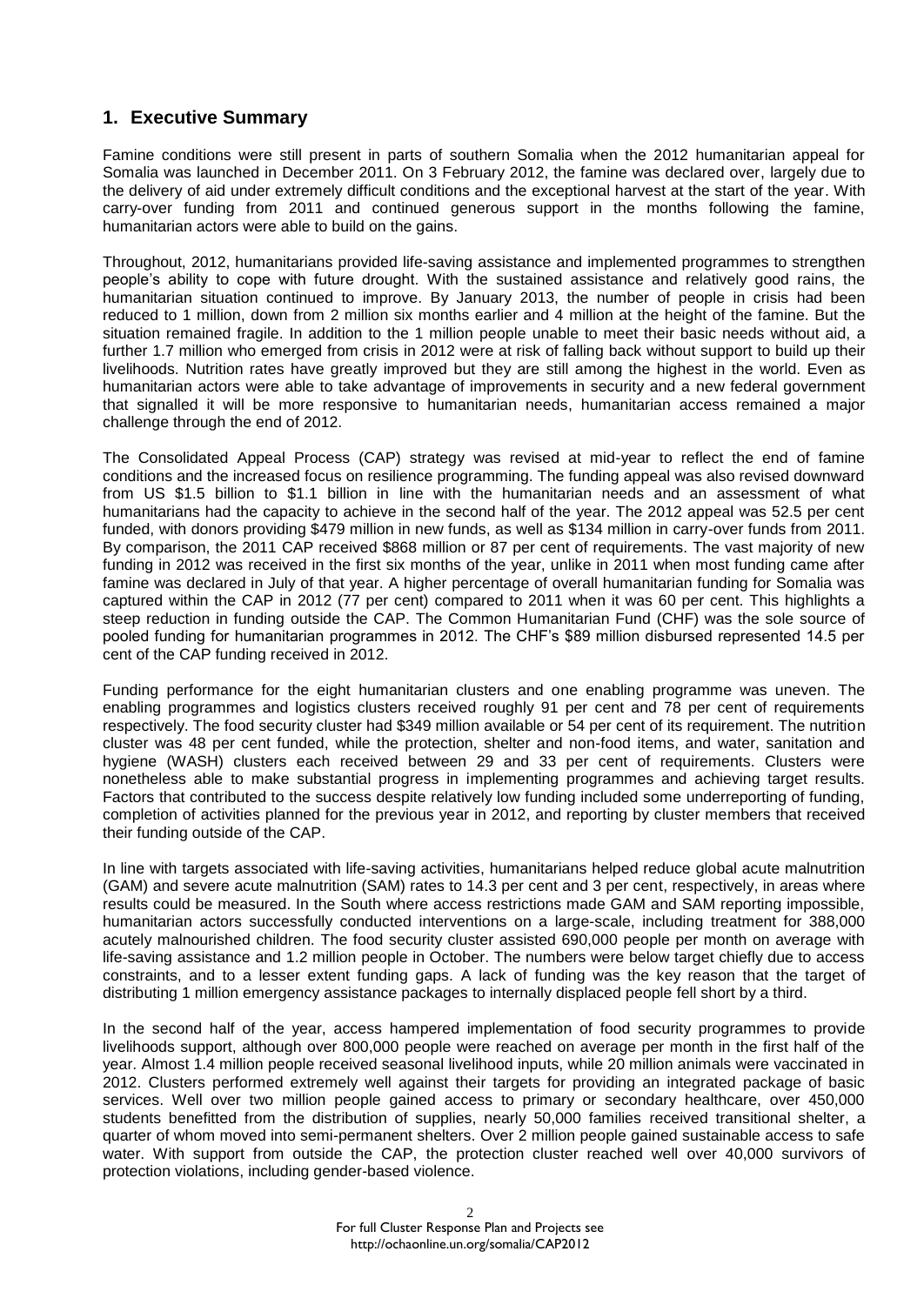# **2. Funding received in 2012**

# **Humanitarian Funding 2012**

The declaration of the end of the famine came in February 2012after famine conditions were declared mid-2011. The 2012 CAP sought US\$1.5 billion to continue the scaled-up humanitarian response since the famine declaration in 2011. This figure was reduced to \$1.1 billion following the mid-year review. This still represented an increase in requirements from 2011 when \$1 billion was sought following emergency revisions to the CAP in August 2011. In 2012, funding was however not commensurate with the needs, with analysis indicating by the end of the first quarter of 2012, that the CAP was only 21 percent funded. This was despite the forecast of underperformance of the upcoming Gu rains and subsequent harvest particularly in the agro-pastoral areas of south Somalia and the likelihood of the numbers of those in food security crisis remaining unchanged throughout 2012. Funding rose to 50 percent by the end of June 2012. In addition to the carry-over, \$549 million was received in 2012 compared to \$780 million in 2011.

Key highlights of funding in 2012:

In 2012, funding from the Common Humanitarian Fund (CHF) was the only source of pooled funding, contributing 13 per cent (\$89 million see previous) of CAP funding unlike in 2011, when the CHF and the CERF combined for 16 per cent (\$138 million). Table I shows that the major beneficiaries were the lifesaving clusters of Food Security, Nutrition and WASH which received 22 per cent, 18 per cent and 19 per cent of CHF funding in 2012.

| Table I: CHF funding per cluster 2012      |                         |               |                  |                              |  |
|--------------------------------------------|-------------------------|---------------|------------------|------------------------------|--|
| <b>Cluster</b>                             | <b>CHF SA (1&amp;2)</b> | <b>CHF ER</b> | <b>Total CHF</b> | % Total<br><b>Allocation</b> |  |
| <b>EDUCATION</b>                           | 2,292,328               |               | 2,292,328        | 2.60%                        |  |
| <b>ENABLING</b><br><b>PROGRAMMES</b>       | 4,793,743               |               | 4,793,743        | 5%                           |  |
| <b>FOOD SECURITY</b>                       | 17,209,027              | 1,869,379     | 19,078,406       | 22%                          |  |
| <b>HEALTH</b>                              | 9,342,675               |               | 9,342,675        | 11%                          |  |
| <b>LOGISTICS</b>                           |                         | 2,796,098     | 2,796,098        | 3%                           |  |
| <b>NUTRITION</b>                           | 15,495,526              | 307,718       | 15,803,244       | 18%                          |  |
| <b>PROTECTION</b>                          | 3,758,556               |               | 3,758,556        | 4%                           |  |
| SHELTER AND<br><b>NFIS</b>                 | 13,274,504              | 496,565       | 13,771,069       | 16%                          |  |
| WATER.<br>SANITATION AND<br><b>HYGIENE</b> | 15,105,684              | 1,409,182     | 16,514,866       | 19%                          |  |
| Total (US\$)                               | 81,272,043              | 6,878,942     | 88,150,985       | 100%                         |  |

Donors reduced their funding, some up to 50 per cent in 2012 compared to 2011. Conversely however, CAP funding in 2012 constituted 75 per cent of all humanitarian funding unlike in 2011, when CAP funding constituted 60 per cent of the same. This demonstrates the reduction in funding post-famine as well as fewer contributions from non-traditional donors who typically fund outside the CAP.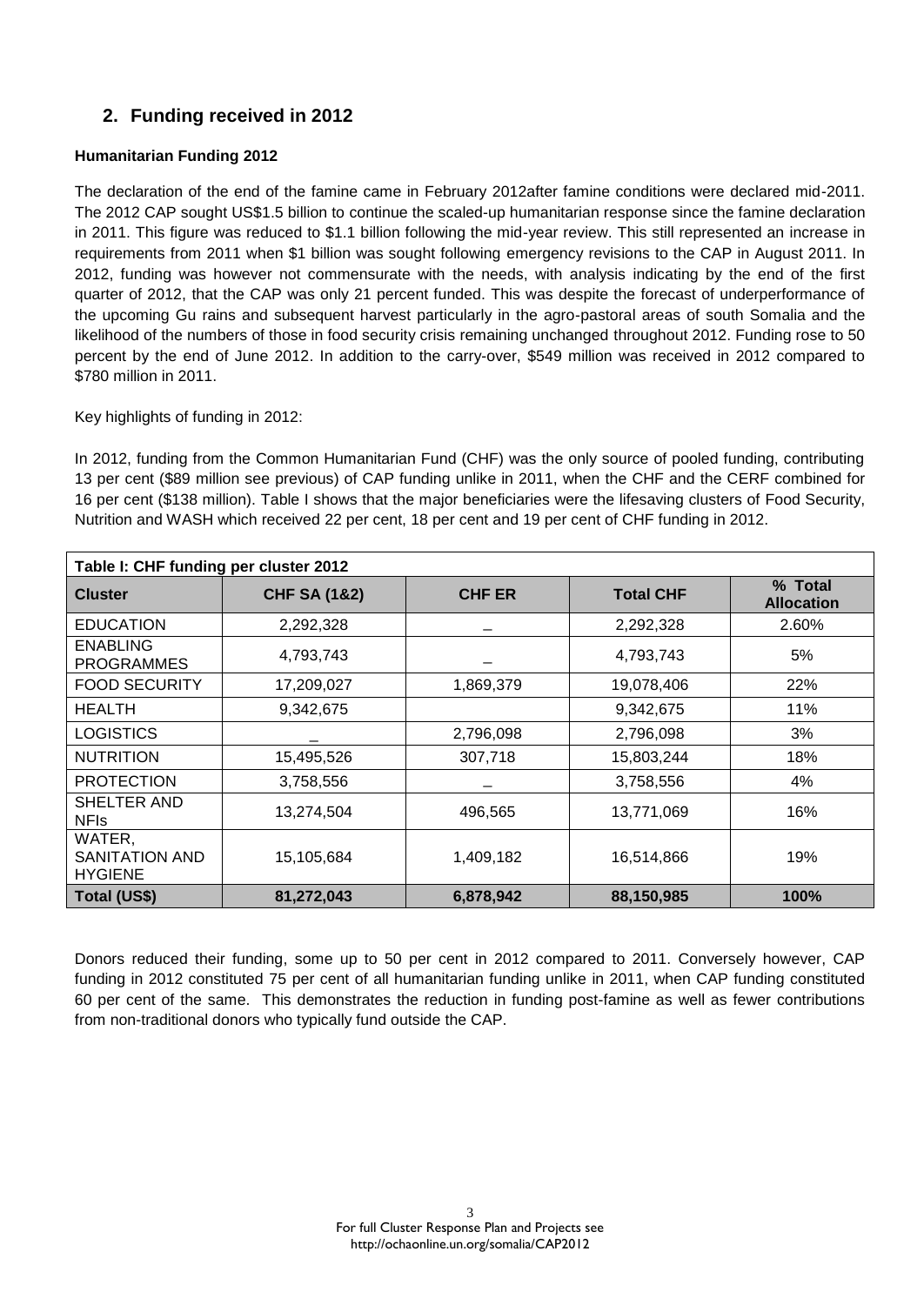**Table II: Somalia humanitarian and CAP funding over the years (excluding carry-over)** Consolidated Appeal for Somalia 2012 as of 14 June 2013 [http://fts.unocha.org](http://fts.unocha.org/)

| Year | All<br>humanitarian funding<br>(excl.<br>carry-over, in USD) | Of this: CAP funding (excl. carry-over, in<br>USD) |  |
|------|--------------------------------------------------------------|----------------------------------------------------|--|
| 2000 | 40,239,423                                                   | 30,168,483                                         |  |
| 2001 | 54,690,564                                                   | 30,473,727                                         |  |
| 2002 | 67,820,576                                                   | 34,430,253                                         |  |
| 2003 | 63,585,836                                                   | 45,281,680                                         |  |
| 2004 | 112,572,764                                                  | 71,896,418                                         |  |
| 2005 | 142,364,271                                                  | 91,509,947                                         |  |
| 2006 | 259,976,979                                                  | 184,347,987                                        |  |
| 2007 | 328,279,742                                                  | 272,826,700                                        |  |
| 2008 | 579,437,520<br>429,462,653                                   |                                                    |  |
| 2009 | 447,227,483                                                  | 342,397,344                                        |  |
| 2010 | 343,910,196<br>251,592,290                                   |                                                    |  |
| 2011 | 1,258,977,008                                                | 780,064,828                                        |  |
| 2012 | 661,997,921                                                  | 478,816,869                                        |  |

Humanitarian funding in the first half of 2012 exhibited the same slow paced pattern as the past three years. In comparison to 2011, funding flows were markedly different particularly in the second half of 2012, when CAP funding increased by only an additional 6.4 per cent, bringing the total CAP funding to 52.5 per cent (\$613m) by the end of 2012. Table III shows that less than a quarter (\$134m) was carry-over from the CHF and four clusters, namely Food Security, Nutrition, Shelter/NFIs and Enabling Programmes. In contrast, there was unprecedented rise in funding in response to the declaration of famine in July 2011, resulting in 86.5 per cent funding, the highest percentage received by the Somalia CAP ever.

| Table III: Somalia CAP requirements and funding<br>Consolidated Appeal for Somalia 2012 as of 14 June 2013 http://fts.unocha.org |                                                   |                                                                                                                           |     |                                    |  |
|----------------------------------------------------------------------------------------------------------------------------------|---------------------------------------------------|---------------------------------------------------------------------------------------------------------------------------|-----|------------------------------------|--|
| <b>CAP</b>                                                                                                                       | <b>Original</b><br>requirements<br>in USD million | <b>Revised</b><br><b>CAP funding</b><br>(including<br>requirements<br>carry-<br>in USD million<br>over)<br>in USD million |     | $\%$<br><b>Funding</b><br>coverage |  |
| Somalia 2000                                                                                                                     | 51                                                | 51                                                                                                                        | 36  | 72                                 |  |
| Somalia 2001                                                                                                                     | 130                                               | 140                                                                                                                       | 30  | 22                                 |  |
| Somalia 2002                                                                                                                     | 84                                                | 83                                                                                                                        | 43  | 52                                 |  |
| Somalia 2003                                                                                                                     | 78                                                | 71                                                                                                                        | 45  | 63                                 |  |
| Somalia 2004                                                                                                                     | 111                                               | 120                                                                                                                       | 72  | 60                                 |  |
| Somalia 2005                                                                                                                     | 164                                               | 163                                                                                                                       | 99  | 61                                 |  |
| Somalia 2006                                                                                                                     | 174                                               | 324                                                                                                                       | 186 | 58                                 |  |
| Somalia 2007                                                                                                                     | 237                                               | 384                                                                                                                       | 308 | 80                                 |  |
| Somalia 2008                                                                                                                     | 406                                               | 663                                                                                                                       | 476 | 72                                 |  |
| Somalia 2009                                                                                                                     | 919                                               | 852                                                                                                                       | 553 | 65                                 |  |
| Somalia 2010                                                                                                                     | 689                                               | 596                                                                                                                       | 404 | 68                                 |  |
| Somalia 2011                                                                                                                     | 530                                               | 1,003                                                                                                                     | 868 | 86.5                               |  |
| Somalia 2012                                                                                                                     | 1,521                                             | 1,167                                                                                                                     | 613 | 52.5                               |  |

In Table IV below it is clear that funding varied across clusters with the Logistics, Food Security and Enabling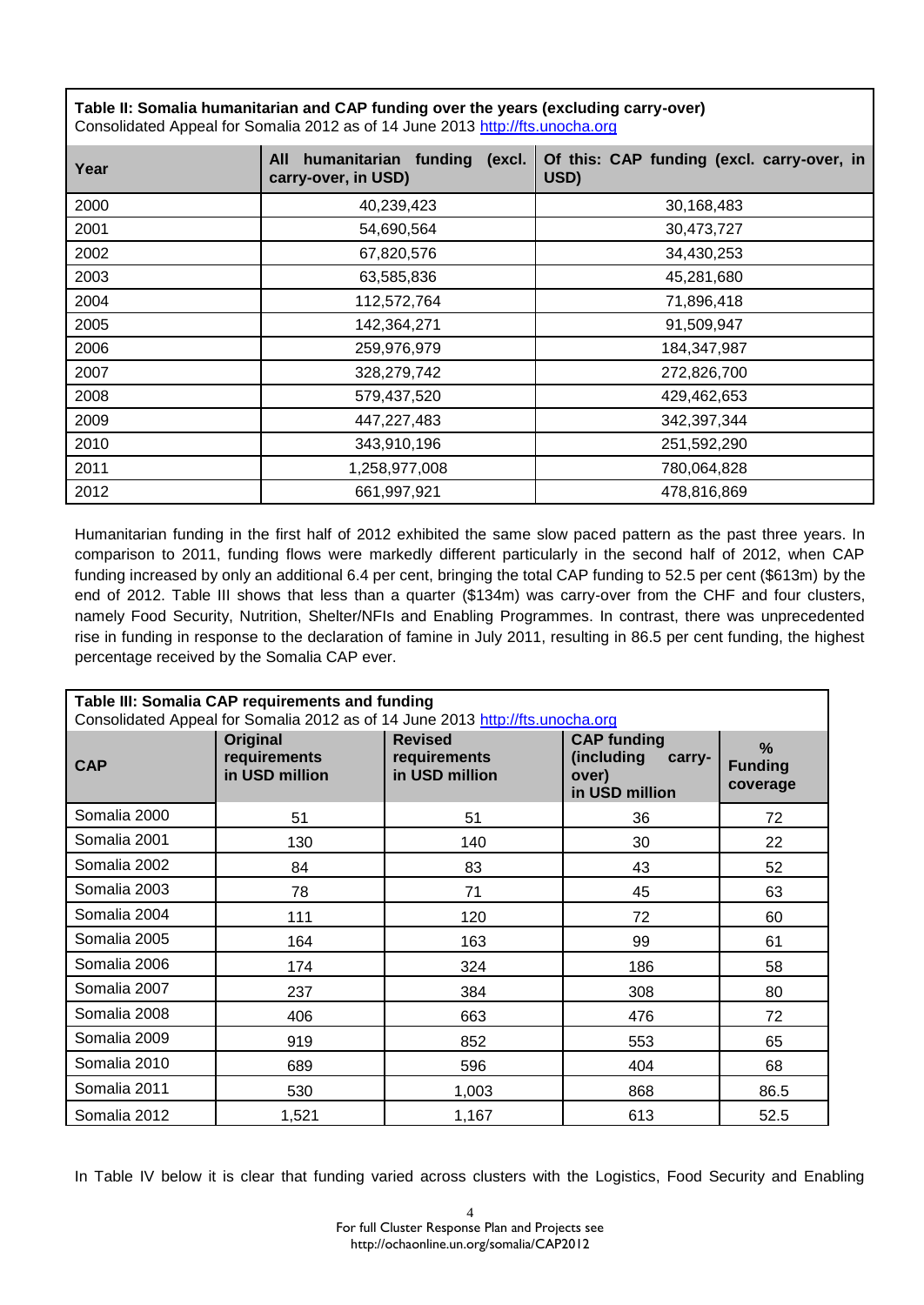Programmes recording the highest levels of funding and the Protection Cluster, the lowest.

| Consolidated Appeal for Somalia 2012 as of 14 June 2013 http://fts.unocha.org |                                        |                                              |                          |                        |                                                   |                            |
|-------------------------------------------------------------------------------|----------------------------------------|----------------------------------------------|--------------------------|------------------------|---------------------------------------------------|----------------------------|
| <b>Cluster</b>                                                                | Original<br>requirements<br><b>USD</b> | <b>Revised</b><br>requirements<br><b>USD</b> | Carry-over<br><b>USD</b> | Funding*<br><b>USD</b> | <b>Total</b><br><b>resources</b><br>available USD | <b>Funding</b><br>Coverage |
| <b>EDUCATION</b>                                                              | 43,612,585                             | 30,120,128                                   | 0                        | 11,794,084             | 11,794,084                                        | 39%                        |
| <b>ENABLING</b><br><b>PROGRAMMES</b>                                          | 23,839,194                             | 24,807,821                                   | 4,006,841                | 18,631,805             | 22,638,646                                        | 91%                        |
| <b>FOOD SECURITY</b>                                                          | 830,367,890                            | 651,459,552                                  | 100,474,320              | 248,787,254            | 349,261,574                                       | 54%                        |
| <b>HEALTH</b>                                                                 | 84,868,472                             | 54,209,653                                   | 0                        | 16,302,078             | 16,302,078                                        | 30%                        |
| <b>LOGISTICS</b>                                                              | 36,991,031                             | 45,427,449                                   | 0                        | 35,228,144             | 35,228,144                                        | 78%                        |
| <b>NUTRITION</b>                                                              | 259,555,936                            | 151,023,467                                  | 25,118,580               | 47,551,121             | 72,669,701                                        | 48%                        |
| <b>PROTECTION</b>                                                             | 69,094,498                             | 57,768,696                                   | 0                        | 17,113,233             | 17,113,233                                        | 30%                        |
| SHELTER AND NFIS                                                              | 68,455,324                             | 66,162,772                                   | 521,799                  | 20,253,714             | 20,775,513                                        | 31%                        |
| WATER.<br>SANITATION AND<br><b>HYGIENE</b>                                    | 105,145,624                            | 86,760,265                                   | 0                        | 28,650,936             | 28,650,936                                        | 33%                        |
| <b>CLUSTER NOT YET</b><br><b>SPECIFIED</b>                                    | 0                                      | 0                                            | 0                        | 34,463,121             | 34,463,121                                        | $0\%$                      |
| <b>Grand Total:</b>                                                           | 1,521,930,554                          | 1,167,739,803                                | 134,214,360              | 478,816,869            | 613,031,229                                       | 52.5%                      |

**Table IV: Summary of Requirements, Commitments/Contributions and Pledges per Cluster**

## **Table IV: Summary of Requirements, Commitments/Contributions and Pledges per Cluster per level of priority of the projects**

Consolidated Appeal for Somalia 2012 as of 14 June 2013 [http://fts.unocha.org](http://fts.unocha.org/)

| <b>Priority</b>                                     | Original<br>requirements<br><b>USD</b> | <b>Revised</b><br>requirements<br><b>USD</b> | <b>Total</b><br><b>resources</b><br>available<br><b>USD</b> | <b>Funding</b><br>Coverage | <b>Unmet</b><br>requirements |
|-----------------------------------------------------|----------------------------------------|----------------------------------------------|-------------------------------------------------------------|----------------------------|------------------------------|
| A-High                                              | 1,417,788,049                          | 1,086,132,370                                | 555,257,144                                                 | 51%                        | 530,875,226                  |
| <b>B-Medium</b>                                     | 82,685,523                             | 64,212,684                                   | 17,354,388                                                  | 27%                        | 46,858,296                   |
| C-Low                                               | 21,456,982                             | 17,394,749                                   | 1,822,377                                                   | 10%                        | 15,572,372                   |
| Total (includes projects without<br>priority levels | 1,521,930,554                          | 1,167,739,803                                | 613,031,229                                                 | 52.5%                      | 554,708,574                  |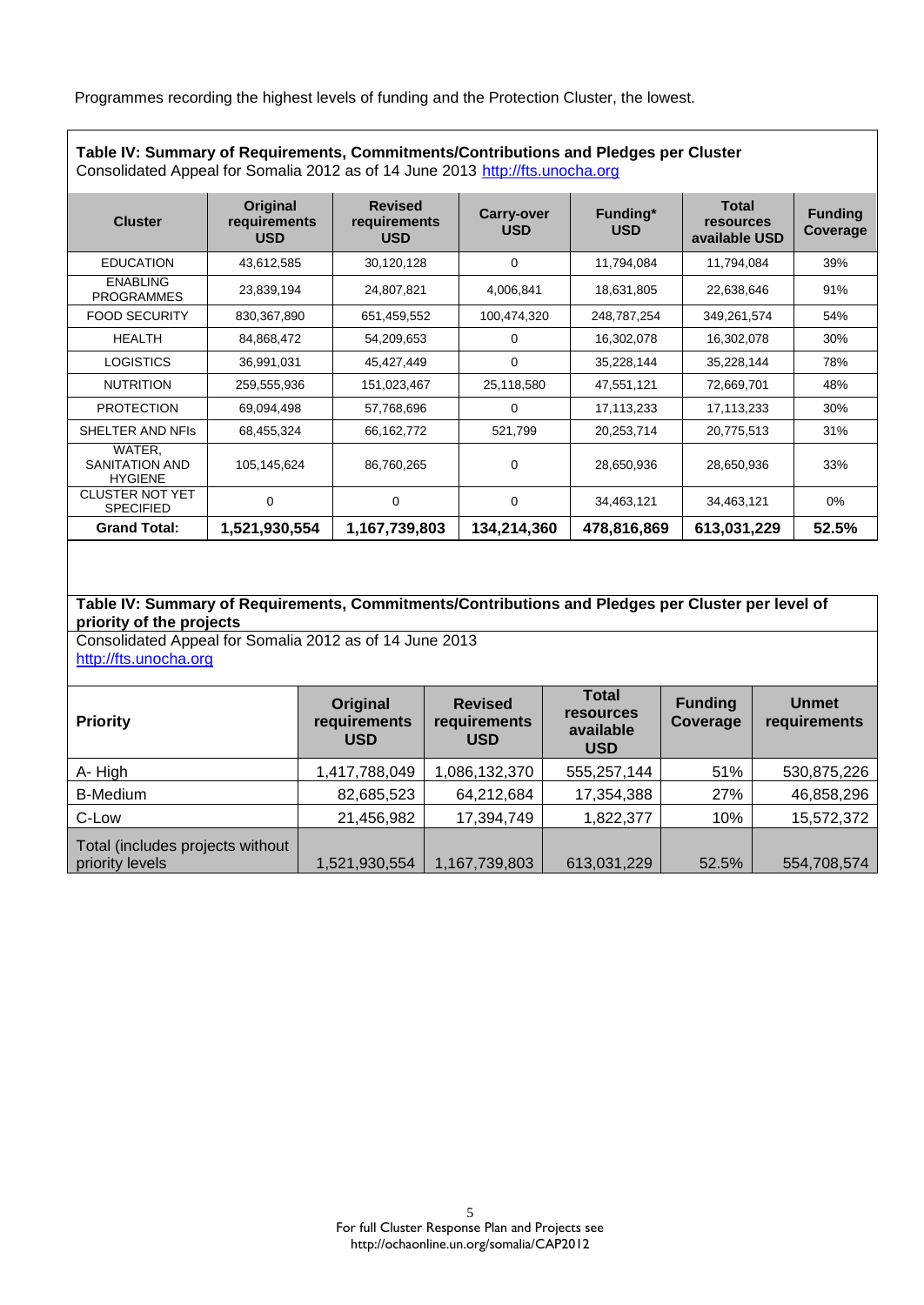# **3. 2012 IN REVIEW**

# **3.1 Operational environment in 2012: humanitarian access**

In August 2012, Somalia ended 20 years of Transitional Governments and a Permanent Federal Government of the Republic of Somalia (FGRS) was formed. One month later, on 10 September, Hassan Sheikh Mohamud, was elected as the President of Somalia and optimism about the prospects for stability and peace rose though these gains are recognized as fragile and reversible. .

Humanitarian access significantly improved throughout Somalia. The withdrawals of the Al-Shabaab (AS) from major towns in south-central has increased aid delivery, enabled aid agencies to bring in more relief supplies and better monitor projects. Allied forces (AMISOM, Ethiopian National Defence Forces, Somali National Army and a plethora of allied militias) recovered major towns with large population concentrations such as Afgooye, Afmadow, Baidoa, Balcad, Belet Weyne, Belet Xaawo, Dhoobley, Xudur, Jowhar, Kismayo and Marka from AS. However, security remained a key impediment for humanitarians to reaching people in these areas as AS shifted tactics towards a more symmetric warfare. Humanitarian supply movements into these towns, some completely isolated, by road were still difficult due to AS check points along supply routes and control of surrounding rural areas. After losing more ground, the AS also resurfaced in areas as far north as the Galgala Mountains of Puntland.

As in the past, humanitarian access continued to be more conducive in Somaliland and Puntland compared to south-central Somalia. However, there were localized political tension and incidents in Somaliland following the disputed local and municipal elections in November 2012. In Puntland, competition between political parties and the rejection of the extension of the President's term by some politicians and clan chiefs led to increased political tensions in the whole zone, and increased insecurity in Qardho and Gaalkacyo areas. Access in Sool and Sanaag regions is limited to a few LNGOs due to the on-going dispute between Somaliland and Puntland and conflict between Somaliland and Khatuma militia.



Attacks against humanitarian personnel, assets and facilities have slightly increased in 2012 compared to 2011. Ninety six  $(96)^1$  incidents directed at aid workers or their assets involving physical attacks, threats or the theft of assets were recorded from January to December 2012<sup>2</sup>, 12 incidents more than in 2011.

Almost 60 per cent of these incidents happened in south-central Somalia, 25 per cent in Puntland and 15 per cent in Somaliland. In the south, a slight decrease of the number of incidents as compared to 2011 was observed. In Somaliland and Puntland due to the election related tension a small increase of the number of incidents were reported compared to 2011. Al-Shabaab shifted its focus to targeted attacks mainly on government officials, prominent civil society personalities and journalists. Below graphs indicate the statistics of various security incidents against humanitarian actors in the country in 2012 in comparison with 2011.

 $\overline{a}$ OCHA compiled incident statistics from NSP and UNDSS

<sup>6</sup> <sup>2</sup> Figures do not include aid worker abductions from neighbouring countries that were held in Somalia, and were subsequently released or are currently held captive.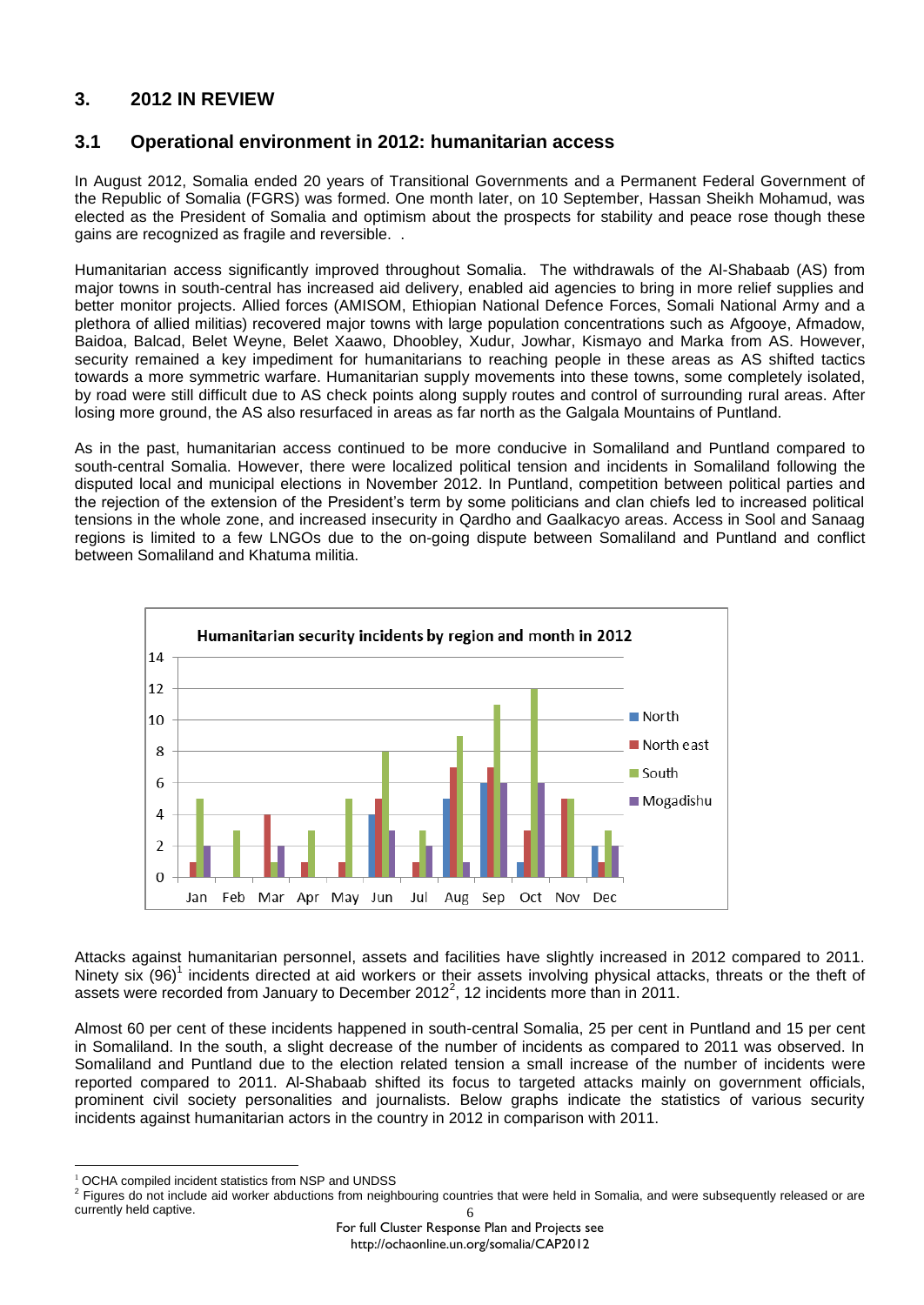

# **3.2 Progress in 2012**

The initial CAP 2012 Strategic Priorities (formulated at the end of 2011) were to:

- 1. Provide immediate and integrated life-saving assistance to people living in famine and humanitarian emergency to reduce mortality and prevent further displacement.
- 2. Stabilize and prevent the deterioration of livelihoods for populations in Famine, Humanitarian Emergency (HE) and crisis (AFLC) through the protection and restoration of livelihood assets and through early recovery, resilience-building, emergency preparedness, DRR and social/productive networks.
- 3. Provide vulnerable women, men, boys and girls, including but not limited to IDPs, with equal access to a minimum package of basic services.
- 4. Strengthen the protective environment for civilian populations by increasing response to protection violations, and through engagement with duty bearers and communities.

Following the review of the humanitarian situation at mid-year in June 2012, the strategic priorities of the CAP 2012 were revised to eliminate reference to "population in famine". At the same time, "malnourished children and households with malnourished children" were added as part of the target population (under strategic priority 1). Populations living in humanitarian emergency and crisis continued to be targeted with life-saving assistance and livelihoods stabilization activities. In strategic priority 2, people living under stressed conditions (IPC Phase Two) were added to be targeted with livelihood incentives and seasonal livelihood support to reverse the livelihood asset erosion caused by the famine. In strategic priority 3, a "minimum package of basic services" was replaced by "an integrated package of basic services." The revised MYR 2012 strategic priorities were as follows:

- 1. Provide immediate and integrated life-saving assistance to malnourished children, households with malnourished children and people living in humanitarian emergency and in crisis, to reduce mortality and prevent further displacement.
- 2. Stabilize and prevent the deterioration of livelihoods for populations in humanitarian emergency, crisis and stressed conditions through the protection and restoration of livelihood assets and through early recovery, resilience-building, emergency preparedness, DRR, and social/productive networks.
- 3. Provide vulnerable women, men, boys and girls, including but not limited to IDPs, with equal access to an integrated package of basic services.
- 4. Strengthen the protective environment for civilian populations by increasing response to protection violations, and through engagement with duty bearers and communities.

Due to the decrease in the number of people in humanitarian crisis from 4 million to 2.5 million people, the total funding requirement of the CAP 2012 mid-year review was decreased from the original requirement of \$ 1.5 billion to \$ 1.1 billion.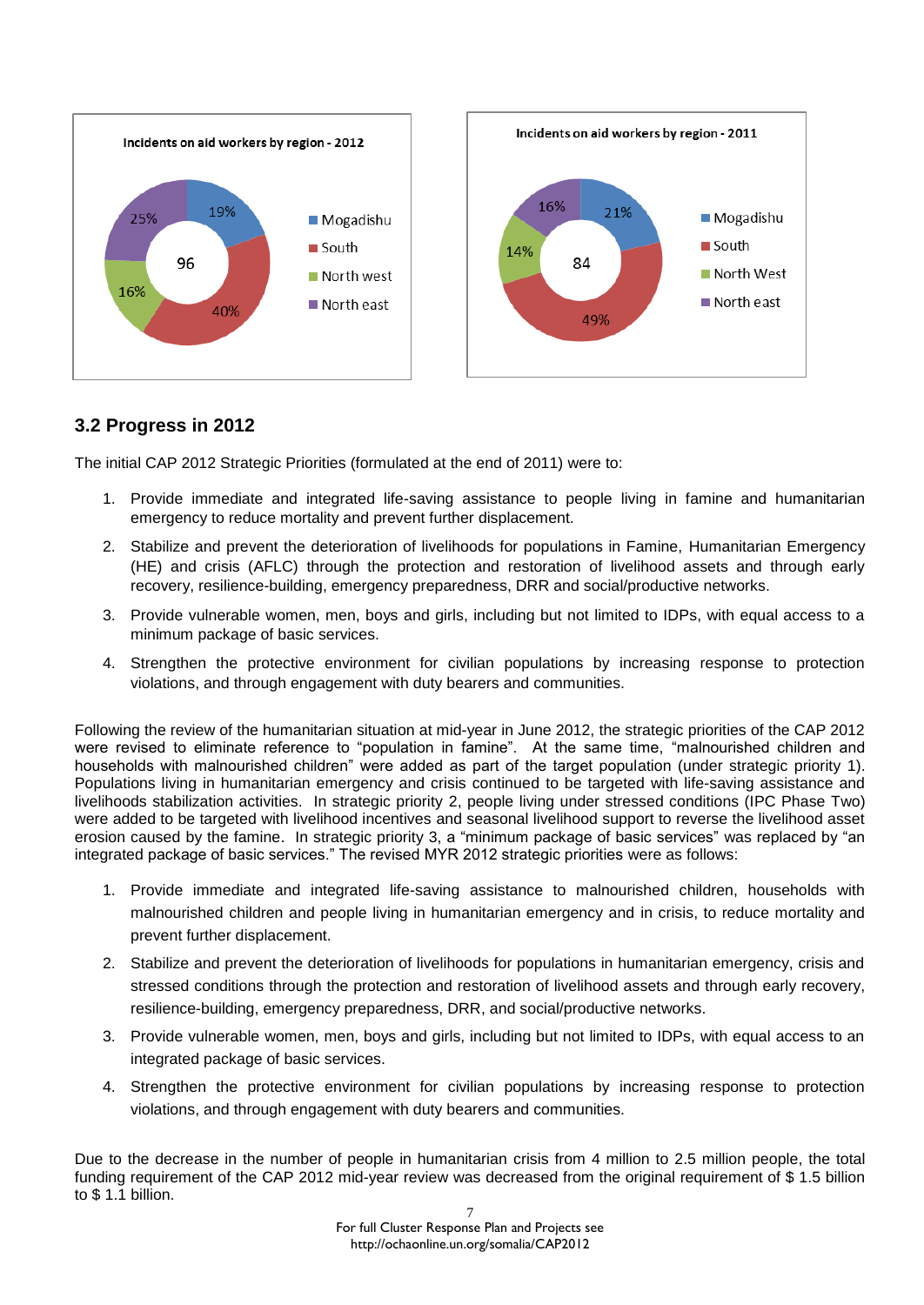# **3.3 Progress compared to the 2012 Strategic Priorities**

A review of actual performance against indicators showed that even though funding reported on FTS was only 59 per cent, the clusters reported average to high implementation rates of the CAP 2012 activities. This could be due to underreporting of funding; possible double reporting of activities by implementing and funding agencies; low initial targets compared to activities; outdated population figures; increased access; completion of 2011 planned activities in 2012; 2011 carry-over of funding and reporting of achievements by cluster members who do not apply for CAP funding.

## **Progress against Strategic Priority 1:**

1. Provide immediate and integrated life-saving assistance to malnourished children, households with malnourished children and people living in humanitarian emergency and in crisis, to reduce mortality and prevent further displacement.

Strategic priority 1 for CAP 2011 initially aimed at providing life-saving humanitarian services to 2.5 million people living in crisis, of which 1.36 million were IDPs to reduce mortality and prevent further displacement.

Throughout the year, a coordinated multi-cluster response was evident, with interventions focused on food security, health and nutrition, water, sanitation and hygiene (WASH), and shelter/non-food items (NFIs).

Regarding nutrition, the key indicator for the 2012 CAP focused on global acute malnutrition (GAM) and severe acute malnutrition (SAM) rates that had not reduced from 2010 median rates, with a specific target of maintaining GAM rates at 16 per cent and SAM rates at 4 per cent or below. At the end of the year, the median GAM and SAM rates in northern and central parts of Somalia were 14.3 per cent and 3 per cent respectively. Access restrictions prevented reporting on nutrition rates for the South. However, the Nutrition Cluster reached a total of 765,730 acute malnourished children and 139,160 moderate acute malnourished (MAM)<sup>3</sup> pregnant and lactating women (PLW) with treatment services in 2012, surpassing its target of 388,000 acutely malnourished children and 58,000 MAM PLW respectively. Of all the children reached, 89 per cent were from the southern and central regions of Somalia.

Regarding food security, the 2012 CAP initially established an end-year target of 1.4 million people per month. By the end of the year, the Food Security Cluster (FSC) had assisted an average 690,000 people per month with a maximum of 1.2 million people reached in October. This was mainly due to lack of access but also partially due to a lack of funding.

Shelter and NFI partners established a target of 1 million people to receive emergency assistance packages (EAPs). Only 664,668 people received EAPs due to lack of funding. The Education Cluster only managed to improve the quality of education, integrating essential services and life-saving messages into formal and nonformal education for 110,000 children and 4,620 teachers as opposed to the target of 400,000 set at the beginning of the year, due again to a lack of funding.

#### **Progress against Strategic Priority 2:**

 $\overline{a}$ 

2. Stabilize and prevent the deterioration of livelihoods for populations in humanitarian emergency, crisis and stressed conditions through the protection and restoration of livelihood assets and through early recovery, resilience-building, emergency preparedness, DRR, and social/productive networks.

The FSC targeted an average of 500,000 people per month with conditional livelihood inputs. During the course of the year, the FSC members assisted on average 103,116 people with activities aiming at improving their livelihoods. Although the FSC exceeded its target in the first half of 2012 (820,000 people/month assisted by May 2012), there was a reduction of people assisted in the second half, due to programmatic issues, including redesign of the monitoring system and access constraints.

 $3$  MAM+SAM = GAM (moderate plus severe acute malnutrition rates equal global acute malnutrition rates), UNICEF For full Cluster Response Plan and Projects see http://ochaonline.un.org/somalia/CAP2012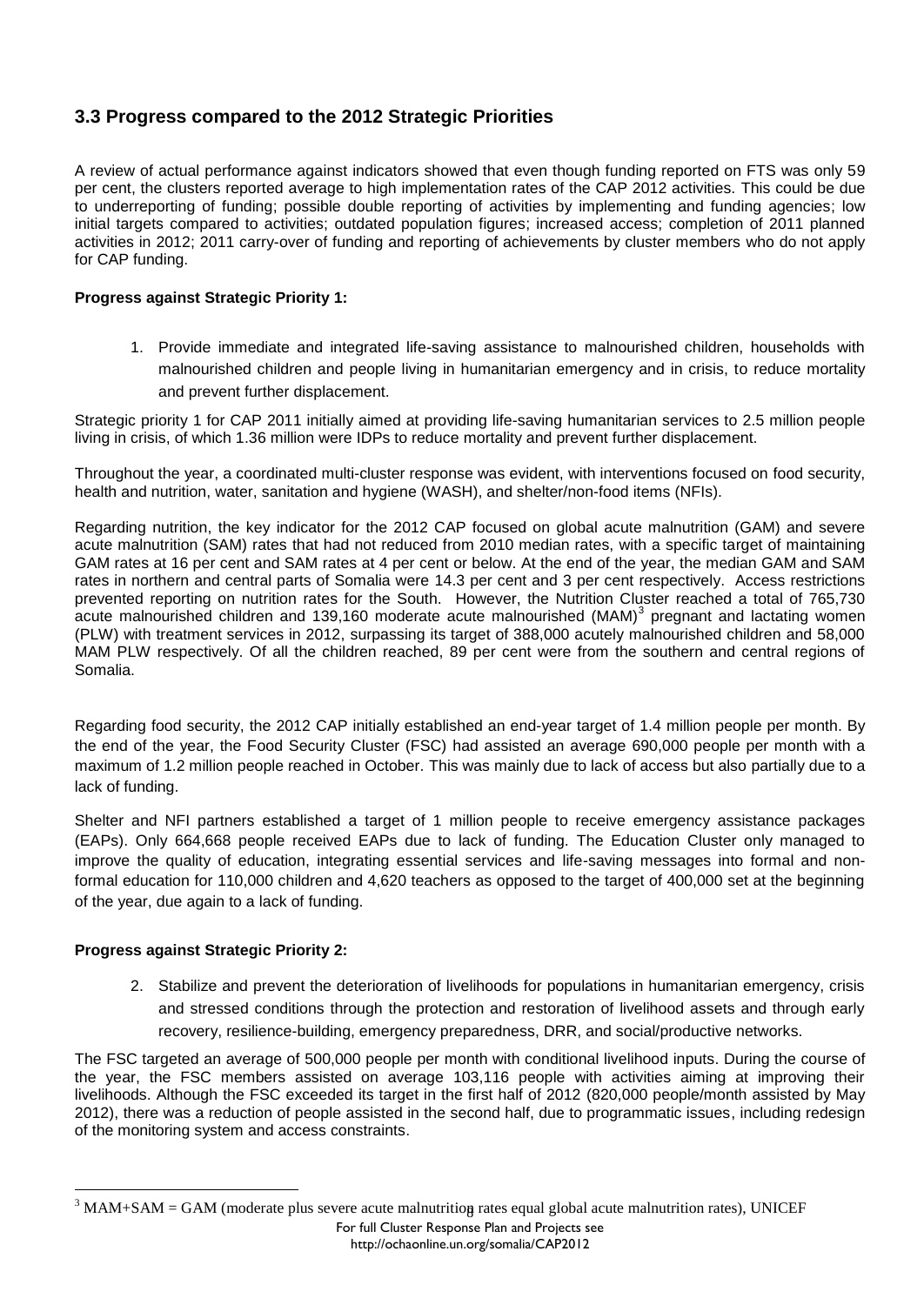In 2012, the FSC targeted 1.8 million people receiving seasonal livelihood inputs per season. During the two agricultural seasons, the FSC members assisted 1,378,000 people. The main reason for not reaching the target was lack of access to the beneficiaries affecting the Deyr distribution.

The FSC achieved its target of vaccinating 20 million animals in 2012. Approximately 19.6 million animals were vaccinated against Petits Ruminants (PR), of which 7.5 million were also vaccinated against contagious caprine pleuropneumoniae (CCPP). In addition, 600,000 animals were treated against internal and external parasites, common infectious diseases and blood parasites. These interventions benefited 561,909 households.

#### **Progress against Strategic Priority 3:**

3. Provide vulnerable women, men, boys and girls, including but not limited to IDPs, with equal access to an integrated package of basic services.

Partners aimed at supplying vulnerable people with equal access to an integrated package of basic services, including interventions in the fields of health, water, sanitation, hygiene, nutrition, shelter, and education. Strong inter-cluster coordination, especially between the Nutrition, WASH, and Health Clusters, was evident especially through achievements the tri-cluster, a project combining shelter, health and WASH clusters to improve basic services and standards for tens of thousands of IDPs, in Mogadishu.

For example, approximately 80 per cent of the targeted 2.75 million beneficiaries gained access to primary and basic secondary health care facilities by year's end. The education cluster surpassed its target of 400,000 children, reaching 452,365 students (of which 197,228 girls) benefitting from teaching and learning supplies, including recreational materials. The Shelter Cluster also surpassed its target, providing transitional shelter to 47,891 households, of which 12,250 households were provided with a semi-permanent shelter solution (35,391 households received emergency shelter packages) The WASH Cluster targeted 2.5 million IDPs and vulnerable people with access to safe water. By the end of the year, 2.02 million people (80%) had sustainable access to safe water.

The FSC provided school feeding to 64,788 children (of which 26,932 girls received take-home rations). This represents 56 per cent of the target set at the beginning of the year. Several other indicators of the social safety net provision, such as the provision of support to food insecure households with malnourished children or chronically ill household members or daily cooked meals to food insecure households in urban areas, - to populations at risk of falling back into crisis, achieved an average of 70 per cent of the target limited by inadequate funding.

#### **Progress against Strategic Priority 4:**

4. Strengthen the protective environment for civilian populations by increasing response to protection violations, and through engagement with duty bearers and communities.

Achieving strategic Priority 4 was measured by the number of direct beneficiaries (survivors of protection violations) accessing services (medical, legal, psycho-social, family tracing, CFSs, assisted voluntary return, etc.), emergency support, and community-based protection projects. Significant progress was made for example as the target for the number of female and male survivors of violence equally accessing services and community-based projects was 13.500, which was already surpassed by the end of May. At the end of the year 41,000 survivors had equal access to services. The reason for achieving a higher target than expected was due to initial target projections not taking into consideration improved access to beneficiary populations coupled with funds received outside the CAP.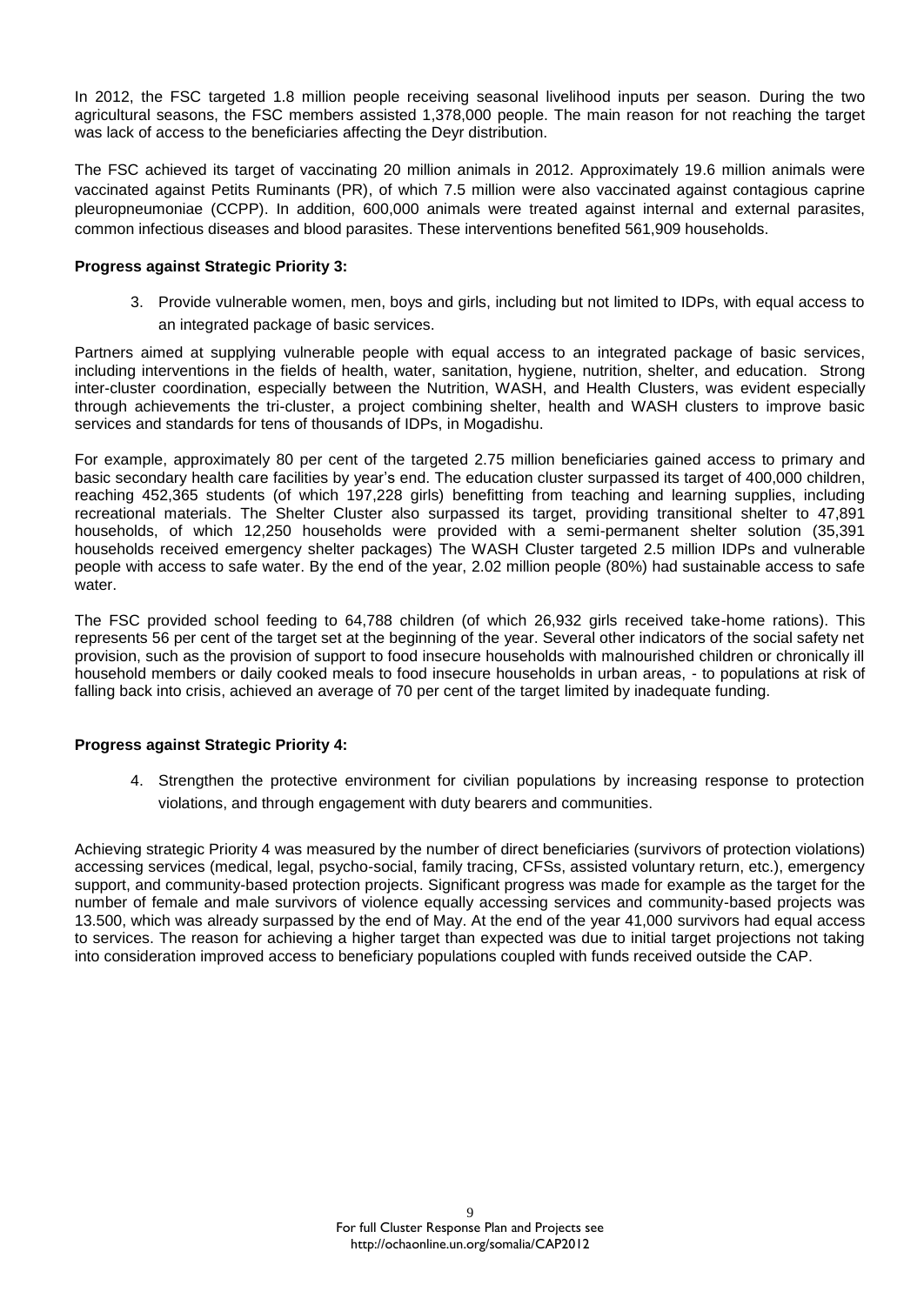## **Table III Monitoring Matrix Progress: progress summarized against the revised strategic priorities of the CAP Mid-Year Revision of June 2012**

| 2012 Somalia Strategic Priorities Monitoring Matrix                                                                                                                                                                                                                                     |                                                                                                                                                                                     |                                                                                                         |                                                                                                                                                                                                                                          |                                                                                                                                                                                                                                       |  |
|-----------------------------------------------------------------------------------------------------------------------------------------------------------------------------------------------------------------------------------------------------------------------------------------|-------------------------------------------------------------------------------------------------------------------------------------------------------------------------------------|---------------------------------------------------------------------------------------------------------|------------------------------------------------------------------------------------------------------------------------------------------------------------------------------------------------------------------------------------------|---------------------------------------------------------------------------------------------------------------------------------------------------------------------------------------------------------------------------------------|--|
| STRATEGIC OBJECTIVE 1. Provide immediate and integrated life-saving assistance to malnourished children and households with<br>malnourished children and people living in humanitarian emergency and in crisis to reduce mortality and prevent further displacement.                    |                                                                                                                                                                                     |                                                                                                         |                                                                                                                                                                                                                                          |                                                                                                                                                                                                                                       |  |
| <b>Cluster Objective</b>                                                                                                                                                                                                                                                                | 2012 Indicator and<br><b>Responsible</b><br><b>Cluster</b>                                                                                                                          | Mid-year and End-year<br><b>Targets</b>                                                                 | <b>End-May</b><br><b>Achievement</b>                                                                                                                                                                                                     | <b>End-Year Achievements</b>                                                                                                                                                                                                          |  |
| Prevent further deterioration<br>of acute malnutrition in<br>children under-five in<br>targeted humanitarian<br>emergency and famine-<br>affected populations in<br>Somalia.                                                                                                            | <b>GAM and SAM rates</b><br>do not deteriorate<br>from 2010 median<br>rates<br>[GAM 16% and SAM<br>$4\%$ ].<br>(NUTRITION)                                                          | No deterioration                                                                                        | 980,000 people per<br>month<br>Mogadishu IDPs<br>(GAM=16.1%)<br>SAM=3.7%)<br>Mogadishu Urban<br>(GAM=10.3%)<br>$SAM = 1.7\%$ ;<br>Median for North East,<br>North West and<br>Central (including<br>IDPs): GAM=15.2%,<br>$SAM = 3.1\%$ . | 14.5% acutely malnourished<br>(GAM) and 3.1% severely<br>malnourished (SAM), based on<br>the Post-dyer Nutrition Surveys,<br>November-December 2012. <sup>5</sup>                                                                     |  |
| Focusing on populations in<br>famine, emergency and crisis<br>(during lean seasons),<br>provide immediate household<br>access to food and essential<br>non-food requirements                                                                                                            | Number of<br>beneficiaries<br>(FOOD SECURITY)                                                                                                                                       | End-May: an average of<br>1.8 million people per<br>month<br>End-year: an average of<br>1.4 million     |                                                                                                                                                                                                                                          | On average the FSC assisted<br>over 690,000 people per<br>month, with a maximum<br>number of people reached in<br>any month exceeding 1.2<br>million.                                                                                 |  |
| through emergency food,<br>voucher and cash responses<br>to populations in crisis with<br>an emphasis on close<br>coordination with the<br>Nutrition Cluster. Ensure<br>complementary blanket and<br>targeted nutrition<br>interventions as necessitated<br>by the nutrition situation. | Number of returnee<br>IDPs receiving a 3-5<br>month food access<br>response upon<br>departure and while<br>in the villages of<br>origin.<br>(FOOD SECURITY)                         | New activity and targets<br>post-June<br>End-year:<br>12,000 people in six<br>months                    | New activity and<br>targets post-June                                                                                                                                                                                                    | No activities exclusively<br>targeting IDPs were reported                                                                                                                                                                             |  |
| Coordinate support to<br>strategic services for the<br>efficient delivery of common<br>humanitarian aid.                                                                                                                                                                                | Number of<br>organizations that<br>received logistics<br>support in terms of<br>common logistics<br>and information<br>services offered by<br>the Logistics Cluster.<br>(LOGISTICS) | Mid-year: 80% of<br>requests resolved<br>End-year: 90% of<br>requests resolved                          | 95.6% of requests<br>resolved                                                                                                                                                                                                            | 98% of requests resolved<br>Organisations supported: 20<br>(Target: 20)<br>Number of bulletins, maps and<br>other information products: 58<br>(Target: 60)<br>Quantity of humanitarian cargo<br>moved: 1,342 mt (Target: 1,500<br>mt) |  |
| Contribute to the protection<br>of displaced and other<br>vulnerable groups from life-<br>threatening elements through<br>the distribution of emergency<br>assistance packages.                                                                                                         | Percentage of target<br>beneficiaries<br>receiving EAPs.<br>(SHELTER/NFIs)                                                                                                          | Mid-year: 505,000<br>End-year: 1,010,000                                                                | 472,620                                                                                                                                                                                                                                  | 664.668<br>Explanation 552,372 persons<br>have been provided with EAPs<br>in 2012. The remaining were<br>provided with EAPs in the first<br>two months of 2012 with funds<br>of 2011.                                                 |  |
| Acutely malnourished<br>children and PLW are treated<br>by having access to and<br>utilizing quality services for<br>the management of acute<br>malnutrition.                                                                                                                           | Percentage of<br>acutely malnourished<br>children and PLW<br>caseload referred<br>and admitted to<br>centres for the                                                                | End-May:<br>Under-five SAM: 56,000<br>$(50\%)$<br>Under-five MAM:<br>138,000 (50%)<br>PLW: 29,000 (20%) | Under-five SAM:<br>80,945 (145%)<br>Under-five MAM:<br>175,496 (127%)<br>PLW: 18,074 (62%)<br>Screening: 199,468                                                                                                                         | Under-five SAM: 278,300<br>(248%)<br>Under-five MAM treatment:<br>487,430 (177%)<br>MAM PLW treatment-139,160<br>(240%)                                                                                                               |  |

 $\overline{a}$ No surveys were carried out in the south and therefore there are no national GAM and SAM levels.

conducted in 2012 due to insecurity. As a result caseloads rather than national median values have been applied. <sup>5</sup> Data for Lower and Middle Shabelle, and the southern districts of Gedo, Bakool and Hiran are missing because surveys could not be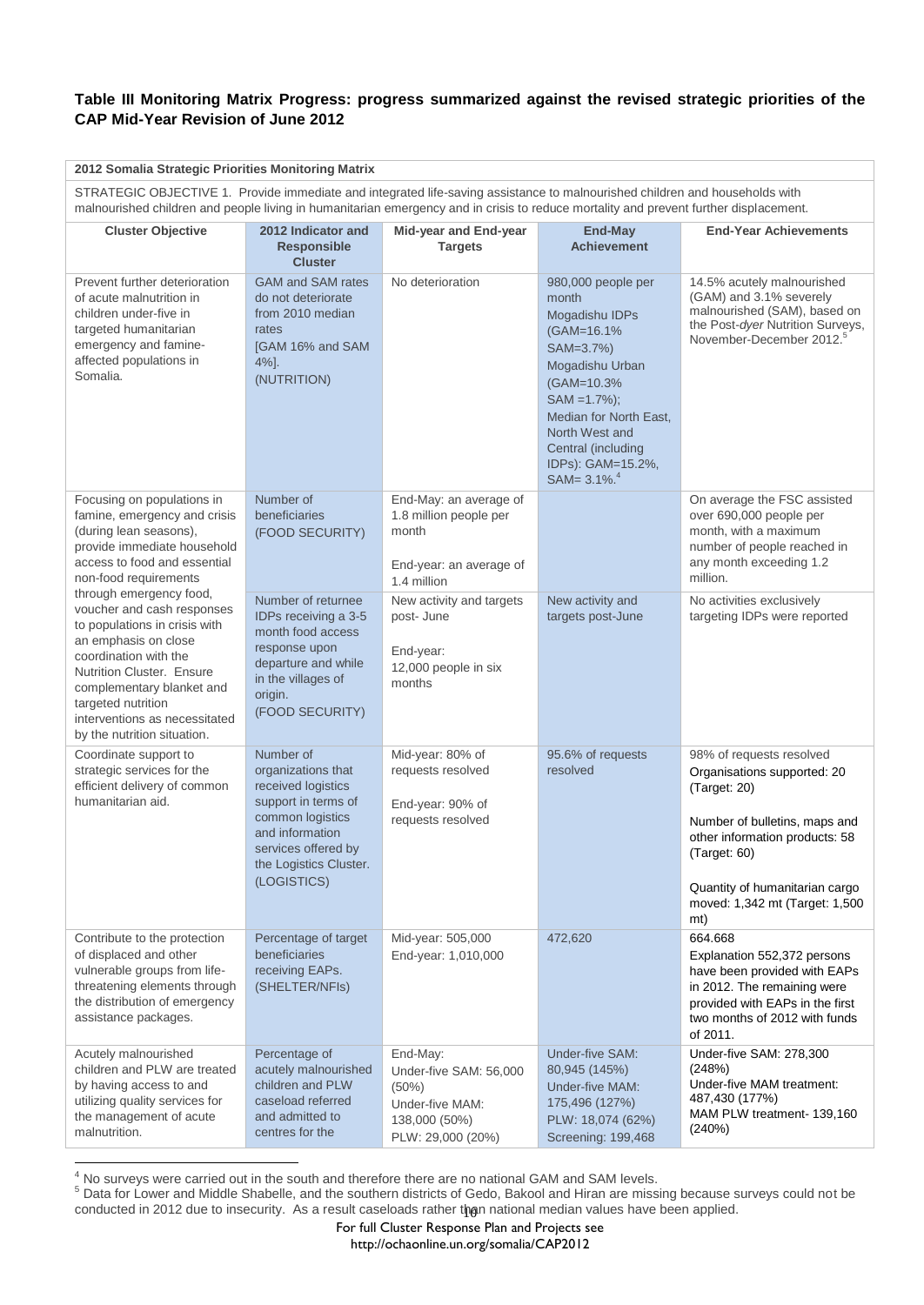#### **2012 Somalia Strategic Priorities Monitoring Matrix**

STRATEGIC OBJECTIVE 1. Provide immediate and integrated life-saving assistance to malnourished children and households with malnourished children and people living in humanitarian emergency and in crisis to reduce mortality and prevent further displacement.

| <b>Cluster Objective</b>                                                                                                                     | 2012 Indicator and<br><b>Responsible</b><br><b>Cluster</b>                                                                              | <b>Mid-year and End-year</b><br><b>Targets</b>                                                                                                                                                 | End-May<br><b>Achievement</b>                                                                           | <b>End-Year Achievements</b>                                                                                 |
|----------------------------------------------------------------------------------------------------------------------------------------------|-----------------------------------------------------------------------------------------------------------------------------------------|------------------------------------------------------------------------------------------------------------------------------------------------------------------------------------------------|---------------------------------------------------------------------------------------------------------|--------------------------------------------------------------------------------------------------------------|
|                                                                                                                                              | management of<br>acute malnutrition.<br>(NUTRITION)                                                                                     | Community mobilization<br>and outreach screening<br>services: 40% <sup>6</sup><br>End-year:<br>Under-five SAM:<br>112,000<br>Under-five MAM:<br>276,000<br>PLW: 58,000<br>Screening: 1,500,000 | (13%)                                                                                                   | PLW and Children 6 to 23<br>months reached with preventive<br>nutrition services (BSFP)-<br>1,313,560        |
| Improve the quality of<br>education, integrating<br>essential services and life-<br>saving messages into formal<br>and non-formal education. | Number of learners<br>and teachers<br>(disaggregated by<br>sex) benefitting from<br>life-saving messages<br>and/or CFSs.<br>(EDUCATION) | Mid-year: 200,000<br>Children/teachers<br>(120,000 males; 80,000<br>females)<br>End-year: 400,000<br>children/teachers<br>(240,000 male/160,000<br>females)                                    | 66,768 children<br>$(36,543$ boys and<br>30,225 girls)<br>3,855 (3,010 male and<br>845 female) teachers | 110,054 children<br>(64,077 boys and 45,977 girls)<br>4.620 teachers<br>(3,322 males and 1,298)<br>females). |

#### **2012 Somalia Strategic Priorities Monitoring Matrix**

 $\overline{a}$ 

STRATEGIC OBJECTIVE 2. Stabilize and prevent the deterioration of livelihoods for populations in humanitarian emergency, crisis and stressed conditions through the protection and restoration of livelihood assets and through early recovery, resiliencebuilding, emergency preparedness, DRR and social/productive networks.

| <b>Cluster Objective</b>                                                                                                                                                                                                                                                                                                       | 2012 Indicator and<br><b>Responsible Cluster</b>                                                   | Mid-year and End-Year<br><b>Targets</b>                                                            | End-May<br><b>Achievement</b>       | <b>End-Year Achievements</b>                                                                                                                                                                                                                                                                                                                                                       |
|--------------------------------------------------------------------------------------------------------------------------------------------------------------------------------------------------------------------------------------------------------------------------------------------------------------------------------|----------------------------------------------------------------------------------------------------|----------------------------------------------------------------------------------------------------|-------------------------------------|------------------------------------------------------------------------------------------------------------------------------------------------------------------------------------------------------------------------------------------------------------------------------------------------------------------------------------------------------------------------------------|
| Provide seasonally<br>appropriate and<br>livelihood-specific<br>investments to protect<br>and increase<br>production capacity of<br>livelihood assets and<br>prevent further<br>deterioration of<br>household asset<br>holdings by restoring<br>productive assets and<br>building resilience to<br>withstand future<br>shocks. | Number of people<br>supported through<br>conditional livelihood<br>investments.<br>(FOOD SECURITY) | End-May: 200,000<br>people per month<br>End-year: 500,000<br>average per month                     | 820,000 people<br>average per month | During the course of the year,<br>the FSC members assisted on<br>average 103,116 people with<br>activities aiming at improving<br>their livelihoods. Although the<br>FSC exceeded its target in the<br>first half of 2012, there was a<br>reduction of people assisted in<br>the second half, due to<br>programmatic issues including<br>the redesign of the monitoring<br>system. |
|                                                                                                                                                                                                                                                                                                                                | Number of people receiving<br>seasonal livelihood inputs.<br>(FOOD SECURITY)                       | End-May: 900,000<br>people per season<br>End-year: 1.8 million<br>over two agricultural<br>seasons | 1.1 million people per<br>season    | During 2012, considering the<br>2 agricultural seasons, the<br>FSC members assisted<br>1,378,000 people. The main<br>reason for not reaching the<br>target were issues related to<br>access affecting the Deyr<br>distribution.                                                                                                                                                    |
|                                                                                                                                                                                                                                                                                                                                | Number of animals<br>vaccinated.<br>(FOOD SECURITY)                                                | End-May: 1.5 million<br>animals<br>End-year: 20 million<br>animals vaccinated                      | Eight million animals<br>vaccinated | The total number of animals<br>vaccinated in 2012 is<br>19,666,847 against PPR, of<br>which 7, 476, 391 were also<br>vaccinated against CCPP.<br>In addition, 600,000 animals<br>have been treated against<br>internal and external<br>parasites, common infectious                                                                                                                |

the FSNAU assessment results became available and the targets for 2012 were revised to the current levels. 6 The cluster revised the CAP targets as they were based on an average of Deyr 201010/11and *Gu* 2011 (famine). In December 2011,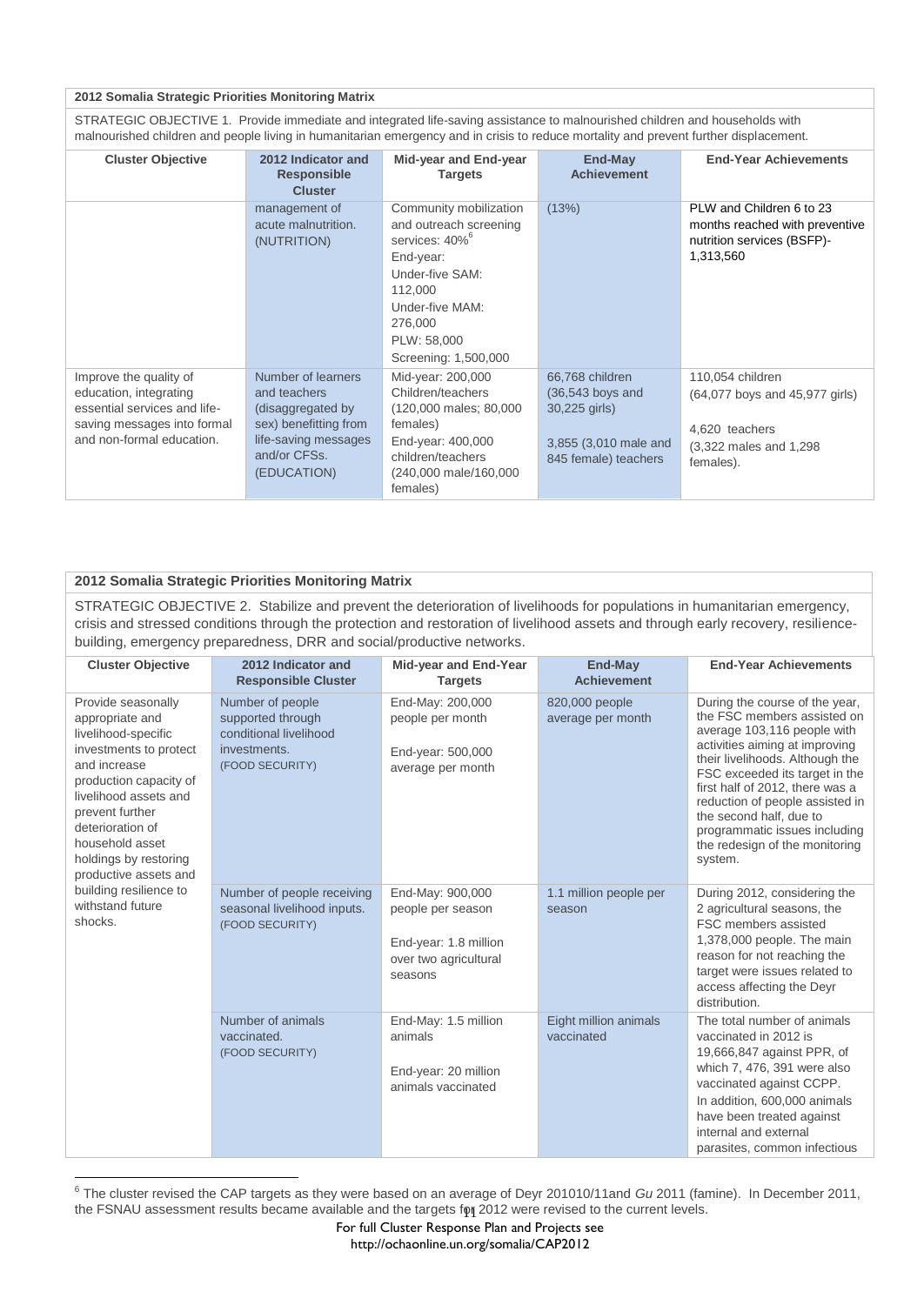#### **2012 Somalia Strategic Priorities Monitoring Matrix**

STRATEGIC OBJECTIVE 2. Stabilize and prevent the deterioration of livelihoods for populations in humanitarian emergency, crisis and stressed conditions through the protection and restoration of livelihood assets and through early recovery, resiliencebuilding, emergency preparedness, DRR and social/productive networks.

| <b>Cluster Objective</b> | 2012 Indicator and<br><b>Responsible Cluster</b> | <b>Mid-year and End-Year</b><br><b>Targets</b> | End-May<br><b>Achievement</b> | <b>End-Year Achievements</b>                                           |
|--------------------------|--------------------------------------------------|------------------------------------------------|-------------------------------|------------------------------------------------------------------------|
|                          |                                                  |                                                |                               | diseases and blood parasites.<br>This benefited 561,909<br>households. |
|                          |                                                  |                                                |                               |                                                                        |

#### **2012 Somalia Strategic Priorities Monitoring Matrix**

STRATEGIC OBJECTIVE 3. Provide vulnerable women, men, boys and girls, including but not limited to IDPs, with equal access to an integrated package of basic services.

| <b>Cluster Objective</b>                                                                                                                                                                                        | 2012 Indicator and<br><b>Responsible Cluster</b>                                                                                                                                       | Mid-year and End-Year<br><b>Targets</b>                                                                                                                                                                                                                                                                             | <b>End-May</b><br><b>Achievement</b>                                                                                                                                                                                                               | <b>End-Year Achievements</b>                                                                                                                  |
|-----------------------------------------------------------------------------------------------------------------------------------------------------------------------------------------------------------------|----------------------------------------------------------------------------------------------------------------------------------------------------------------------------------------|---------------------------------------------------------------------------------------------------------------------------------------------------------------------------------------------------------------------------------------------------------------------------------------------------------------------|----------------------------------------------------------------------------------------------------------------------------------------------------------------------------------------------------------------------------------------------------|-----------------------------------------------------------------------------------------------------------------------------------------------|
| Increase access to<br>education for children,<br>youth and adults in<br>humanitarian<br>emergencies.                                                                                                            | Number of children<br>(disaggregated by sex)<br>benefitting from teaching<br>and learning supplies,<br>including recreational<br>materials.<br>(EDUCATION)                             | Mid-year:<br>200,000 children<br>(120,000 boys and<br>80,000 girls)<br>End-year:<br>400,000 children<br>(240,000 boys and<br>160,000 girls)                                                                                                                                                                         | 273,416 children<br>(160,959 male and<br>112,457 female)                                                                                                                                                                                           | 452,365 children<br>(255,137 boys and 197,228 girls                                                                                           |
| Provision of primary<br>and basic secondary<br>health services with a<br>focus on sexual,<br>reproductive and child<br>health.                                                                                  | Number of people receiving<br>primary and /or basic<br>secondary health care<br>services.<br>(HEALTH)                                                                                  | Mid-year: 2,750,000<br>(69%)<br>End-year: (Revised<br>based on consultation<br>projections -- not 75%<br>of population in crisis as<br>previously): 1,660,000                                                                                                                                                       | Facility-based<br>consultations reported:<br>287,670<br>Outreach consultations:<br>1,835,783                                                                                                                                                       | As at December 2012<br>1,282,357 people reached<br>with basic/or secondary<br>health care. Representing<br>77% of the targeted<br>population. |
| Acutely malnourished<br>children and PLW are<br>treated and have<br>access to quality<br>services for the<br>management of acute<br>malnutrition.                                                               | Percentage of geographical<br>area providing basic<br>nutrition services accessed<br>by children 6-59 months<br>and PLW (based on<br>geographical coverage<br>surveys).<br>(NUTRITION) | Mid-year: 40%<br>End-year: 60%                                                                                                                                                                                                                                                                                      | No coverage surveys<br>conducted yet                                                                                                                                                                                                               | Based on four coverage<br>surveys conducted<br>in Banadir, Gaalkacyo,<br>Bossaso, and Garowe,<br>average coverage is 63.9%.                   |
| Access to quality life-<br>saving health care<br>services and<br>emergency assistance<br>including high impact,<br>critical life-saving<br>services for women<br>and children in both<br>rural and urban areas. | Number of children under-<br>five and women of child-<br>bearing age vaccinated.<br>(HEALTH)                                                                                           | Mid-year: 300,000<br>(The mid-year target<br>projection was based on<br>20% of targeted<br>population in<br>humanitarian crisis).<br>End-year: (This is<br>revised to capture CHD<br>targets that cover entire<br>population).<br>Children under-five:<br>1,745,396<br>Women of child-bearing<br>age:<br>2,230,228. | Children under-five:<br>1,004,204<br>831,579 women of<br>child-bearing age<br>received tetanus (TT)<br>vaccination.<br>(The figures are derived<br>from a CHD exercise<br>that covers entire<br>population irrespective<br>of humanitarian crisis. | As at Dec 31 - 3,005,784<br>children under-five and<br>WCBA reached vaccination.                                                              |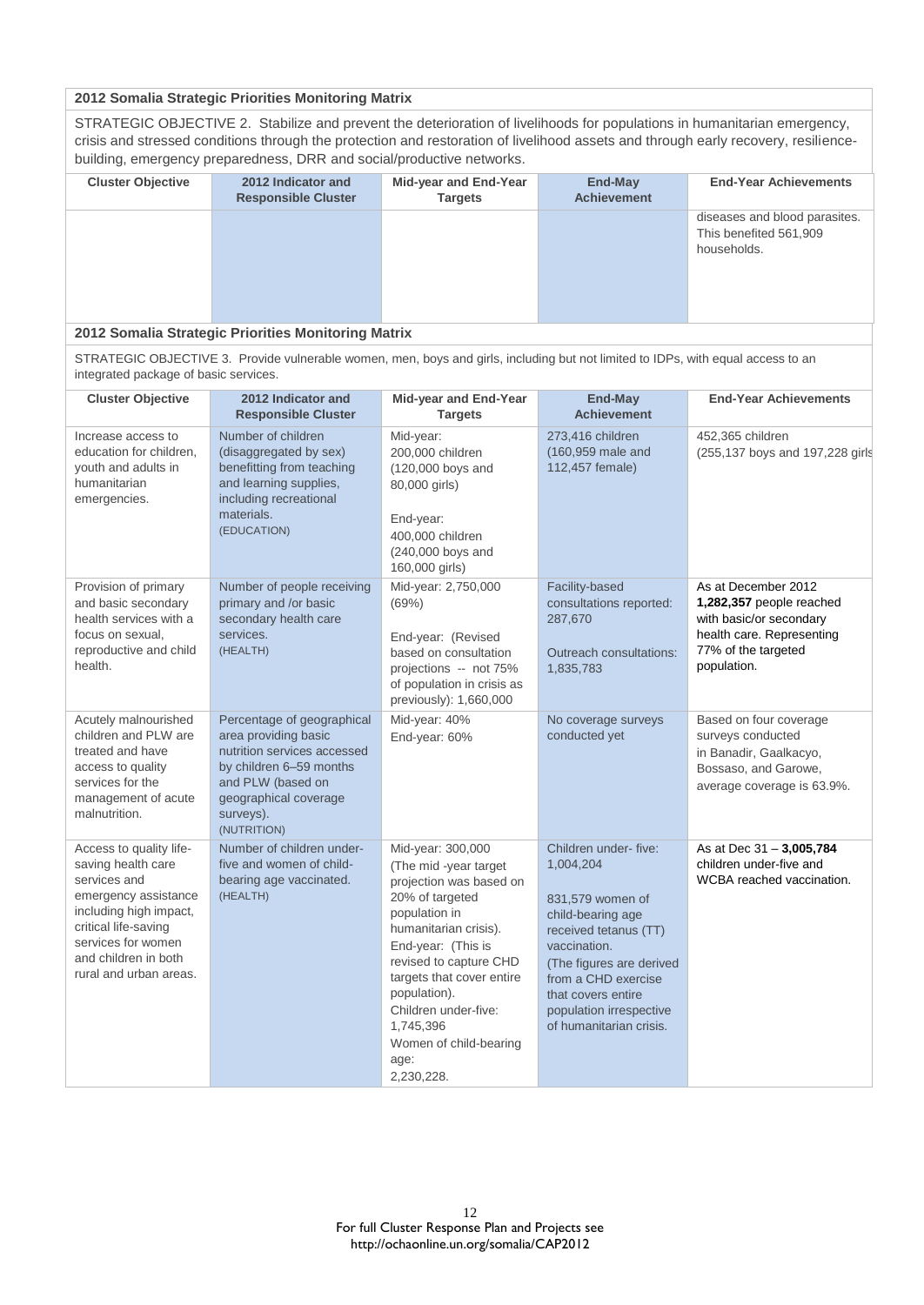#### **2012 Somalia Strategic Priorities Monitoring Matrix**

STRATEGIC OBJECTIVE 2. Stabilize and prevent the deterioration of livelihoods for populations in humanitarian emergency, crisis and stressed conditions through the protection and restoration of livelihood assets and through early recovery, resiliencebuilding, emergency preparedness, DRR and social/productive networks.

| <b>Cluster Objective</b>                                                                                                                                                                                                                                                                   | 2012 Indicator and<br><b>Responsible Cluster</b>                                                                         | Mid-year and End-Year<br><b>Targets</b>                                                                                                                       | End-May<br><b>Achievement</b>                                                                      | <b>End-Year Achievements</b>                                                                                                                                                                                                                                         |
|--------------------------------------------------------------------------------------------------------------------------------------------------------------------------------------------------------------------------------------------------------------------------------------------|--------------------------------------------------------------------------------------------------------------------------|---------------------------------------------------------------------------------------------------------------------------------------------------------------|----------------------------------------------------------------------------------------------------|----------------------------------------------------------------------------------------------------------------------------------------------------------------------------------------------------------------------------------------------------------------------|
| Improve the living<br>conditions of the<br>displaced population in<br>stabilized settlements<br>through site planning<br>and the provision of<br>transitional shelter.                                                                                                                     | Number of beneficiary<br>households headed by<br>women or men receiving<br>transitional shelter.<br>(SHELTER/NFIs)       | Mid-year: 15,000<br>End-year: 35,000                                                                                                                          | 21,012                                                                                             | 47,891 households were<br>assisted with transitional<br>shelter. Over 35,000<br>households received<br>improved emergency shelter<br>packages. 12,250 households<br>received semi-permanent<br>shelter solutions.                                                    |
| Provide social safety<br>nets that focus on<br>urban populations in<br>emergency, crisis and<br>stressed that are at<br>risk of falling into crisis<br>and strengthen<br>existing public<br>services which protect                                                                         | Number of children<br>receiving school feeding.<br>Number of girls receiving a<br>take-home ration.<br>(FOOD SECURITY)   | End-May: 115,000 max<br>per month<br>34,000 number of girls<br>max per month<br>End-year: 115,000 max<br>per month<br>34,000 number of girls<br>max per month | 96,000 max per month<br>34,000 number of girls<br>max per month                                    | During the academic year, an<br>average of 64,788 children<br>were assisted per month with<br>school meals.<br>In addition, on average the<br>FSC assisted 26,932 girls per<br>month with take home rations<br>to encourage their continued<br>enrolment in schools. |
| vulnerable populations<br>from falling into crisis<br>or provide them with<br>assistance to reduce<br>their vulnerability.                                                                                                                                                                 | Monthly average number of<br>TB/HIV inpatients receiving<br>daily wet feeding.<br>(FOOD SECURITY)                        | End-May: 4,200<br>inpatients monthly<br>End-year: 4,200<br>inpatients monthly                                                                                 | 30,000 inpatients<br>monthly                                                                       | On average the FSC assisted<br>16,750 people per month.                                                                                                                                                                                                              |
|                                                                                                                                                                                                                                                                                            | Monthly average number of<br>TB/HIV outpatients<br>receiving take-home family<br>rations.<br>(FOOD SECURITY)             | End-May: 6,500 TB/HIV<br>outpatients monthly<br>(32,000 family members)<br>End-year: 6,500 TB/HIV<br>outpatients monthly<br>(32,000 family members)           | 6,700 TB/HIV<br>outpatients monthly<br>(33,500 family<br>members).                                 | The FSC members assisted<br>on average 6,200 people and<br>31,000 family members per<br>month                                                                                                                                                                        |
|                                                                                                                                                                                                                                                                                            | Number of pregnant<br>women who delivered<br>under medical attention and<br>received food assistance.<br>(FOOD SECURITY) | End-May: 30,000 women<br>End-year: 30,000 women                                                                                                               | 21,000 women                                                                                       | The FSC members assisted<br>on average 19,166 women<br>per month.                                                                                                                                                                                                    |
|                                                                                                                                                                                                                                                                                            | Number of cooked meals<br>beneficiaries (wet feeding).<br>(FOOD SECURITY)                                                | End-May: 111,000<br>targeted per month<br>End-year: 111,000<br>targeted per month                                                                             | 85,000 targeted per<br>month                                                                       | In 2012, the FSC members<br>assisted on average 86,416<br>people per month. This is<br>below the anticipated target<br>due to an improvement of the<br>food security in the areas<br>where these interventions<br>took place.                                        |
| Ensure that the most<br>vulnerable displaced<br>and disaster-affected<br>women, girls, boys                                                                                                                                                                                                | Number of people,<br>disaggregated by sex, with<br>sustainable access to safe<br>water.                                  | Mid-year: 1.3 million<br>End-year: 2.5 million                                                                                                                | 1.16 million or 46% of<br>year-end target (at 30<br>May 2012)                                      | 2.02 million beneficiaries<br>80% of year-end target (as of<br>31 December2012)                                                                                                                                                                                      |
| and men have<br>increased, equal and<br>sustained access to<br>safe and appropriate<br>water, sanitation<br>services and hygiene<br>promotion, including<br>complimentary<br>activities with the<br>Nutrition, Health,<br>Agriculture and<br>Livelihoods, and Food<br>Assistance Clusters. | (WASH)<br>Number of Children<br>(Disaggregated by sex)<br>benefiting from school<br>EDUCATION.                           | 100,000 (40,000 girls<br>and 60,000 boys)<br>children                                                                                                         | 61,150 (31,993 boys<br>and 29,157 girls)<br>learners benefitting<br>from school WASH<br>activities | 81,359 (38198 girls and<br>43,163boys)                                                                                                                                                                                                                               |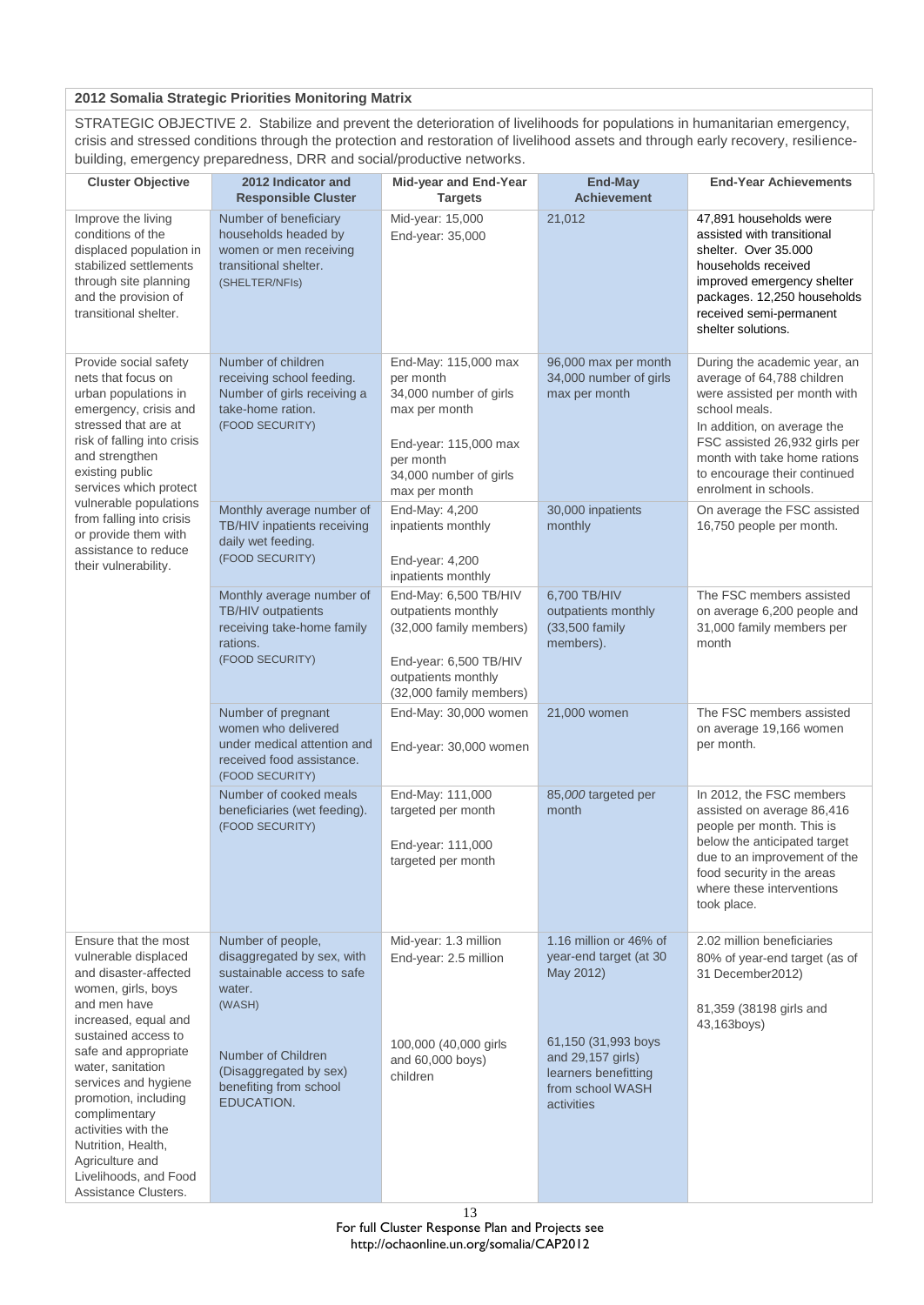| 2012 Somalia Strategic Priorities Monitoring Matrix (Achieved as of October 2012) |                                                                                                                                                                                                     |                   |                    |                              |  |
|-----------------------------------------------------------------------------------|-----------------------------------------------------------------------------------------------------------------------------------------------------------------------------------------------------|-------------------|--------------------|------------------------------|--|
|                                                                                   | STRATEGIC OBJECTIVE 4. Strengthen the protective environment for civilian populations by increasing response to protection violations,<br>and through engagement with duty bearers and communities. |                   |                    |                              |  |
| <b>Cluster Objective</b>                                                          | 2012 Indicator                                                                                                                                                                                      | Mid-year and End- | <b>End-May</b>     | <b>End-year Achievements</b> |  |
|                                                                                   |                                                                                                                                                                                                     | year Targets      | <b>Achievement</b> |                              |  |
| Strengthen the                                                                    | Number of direct                                                                                                                                                                                    | Mid-year: 4,000   | 18,663             | 41000                        |  |
| resilience of male                                                                | beneficiaries (survivors of                                                                                                                                                                         | End-year: 13,500  |                    |                              |  |
| and female survivors                                                              | protection violations)                                                                                                                                                                              |                   |                    |                              |  |
| of rights violations                                                              | accessing services (medical,                                                                                                                                                                        |                   |                    |                              |  |
| and vulnerable                                                                    | legal, psycho-social, family                                                                                                                                                                        |                   |                    |                              |  |
| communities through                                                               | tracing, CFSs, assisted                                                                                                                                                                             |                   |                    |                              |  |
| the provision of                                                                  | voluntary return, etc.),                                                                                                                                                                            |                   |                    |                              |  |
| protection-related                                                                | emergency support, and                                                                                                                                                                              |                   |                    |                              |  |
| services.                                                                         | community-based projects                                                                                                                                                                            |                   |                    |                              |  |
|                                                                                   | (disaggregated by age and                                                                                                                                                                           |                   |                    |                              |  |
|                                                                                   | sex).                                                                                                                                                                                               |                   |                    |                              |  |
|                                                                                   | (PROTECTION)                                                                                                                                                                                        |                   |                    |                              |  |

#### 14 For full Cluster Response Plan and Projects see http://ochaonline.un.org/somalia/CAP2012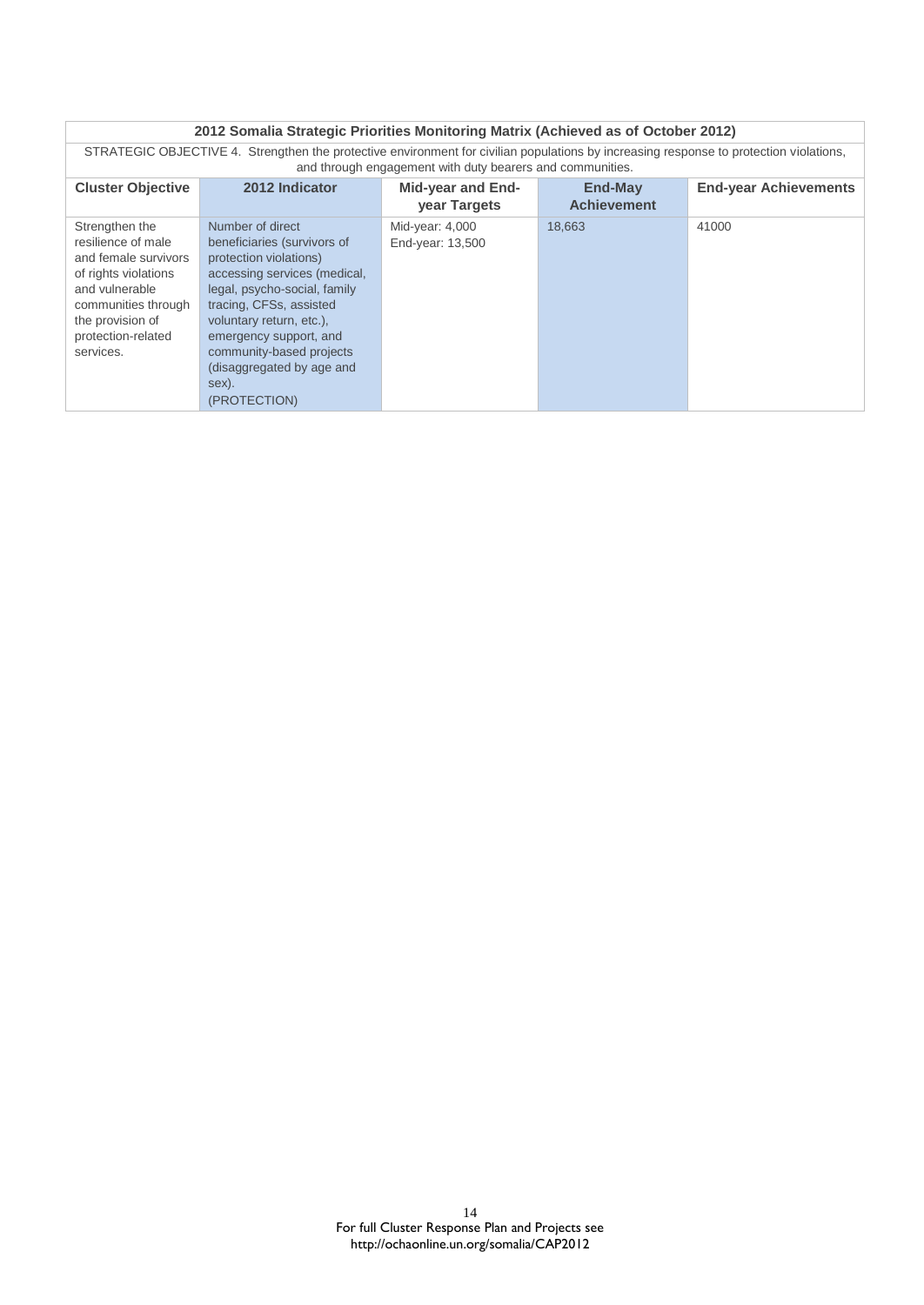# **3.4 Coordination in 2012**

The below explanation of the cluster achievements in 2012 explains how the cluster achieved its targets.

# **1. Education Cluster**

| <b>CAP Funding</b>                 | <b>Requested USD</b> | <b>Received USD</b> | % Funded |
|------------------------------------|----------------------|---------------------|----------|
| EDUCATION                          | 30,120,128           | 14.086.412          | 47%      |
| Portion of total funded by the CHF |                      | 2,292,328           |          |

#### **CAP 2012 Cluster Objectives**

- 1. Increase access to education for children, youth and adults in humanitarian emergencies
- 2. Improve the quality of education, integrating essential services and life-saving messages into formal and non-formal education
- 3. Support the establishment and strengthening of education systems, structures and policies in emergencyaffected areas

The Education Cluster continued to provide education to Somali communities guided by the Education Cluster Response Plan and Minimum Standards on Education in Emergencies, Chronic Crises and Early Reconstruction. These documents provided the foundation which safeguarded the right to education in emergency settings. The Education Cluster supported the education of all age groups. The focus was on educational services for emergency-affected populations across the three zones of Somalia. Education continued to be used as a tool of improving the lives of the beneficiaries and empowering local communities. Formal and non-formal education to children, youth and adults offered integrating life-saving information in various areas such as hygiene, nutrition, health and protection in response to conflict-affected populations' practical learning needs in south and central. The cluster also focused on construction and rehabilitation of temporary learning centres, schools and sanitation facilities for emergency-affected populations across all three zones.

Despite considerable funding constraints, the Education Cluster managed to attain impressive achievements over the past year. This was attributed to 25 per cent of total learners benefitting from WFP school feeding programmes particularly in Somaliland and Puntland which significantly helped to retain learners in schools and UNICEF supported half of the total learners enrolled. The Education Cluster used minimal resources to coordinate emergency responses in extremely challenging circumstances supporting education by enrolling 571,067 students (252,228 girls and 318,839 boys) and reaching out to 11,381 teachers in emergency affected area schools across the country. The teachers were supported through capacity-building programs and teacher incentives.

Life-saving messages were integrated into formal and non-formal education to enable young people to strengthen their critical survival skills and coping mechanisms in emergencies. The number of learners benefiting from lifesaving messages at schools /or child friendly spaces were 110,054 (45,977 girls and 64,077 boys) against a target of 400,000 children.

The number of learners who benefited from teaching and learning supplies, including recreational materials was 452,365 (197,228 girls and 255,137 boys). This helped to engage children in their learning and teachers had appropriate teaching materials to enrich and support learning.

81,359 (38,198 girls and 43,163 boys) learners benefited from the school WASH facilities. This was aimed at significantly reducing the incidences of sanitation and hygiene-related diseases among children as schools are best entry point for children to learn better WASH practices.

Despite the achievements, the Education Cluster continued to face challenges in south and central Somalia: continued lack of funding for Education remained a major challenge, coordination and response on the ground was difficult and inconsistent due to a variety of challenges including access and coverage constraints due to insecurity and low technical capacity of the Ministry of Education (MoE) and local authorities and national partners.

The continued interventions by the cluster revealed the need to strengthen its monitoring capacity, field based coordination and technical knowledge of INEE Minimum Standards including DRR.

The need for rigorous capacity development planning and implementation was identified as one of the key priorities for the Education Cluster in order to further support and develop the work of Education Cluster partners.

Cluster Coordinator a.i. – Education Boniface Karanja, UNICEF, bkaranja@unicef.org CAP Cluster members: 28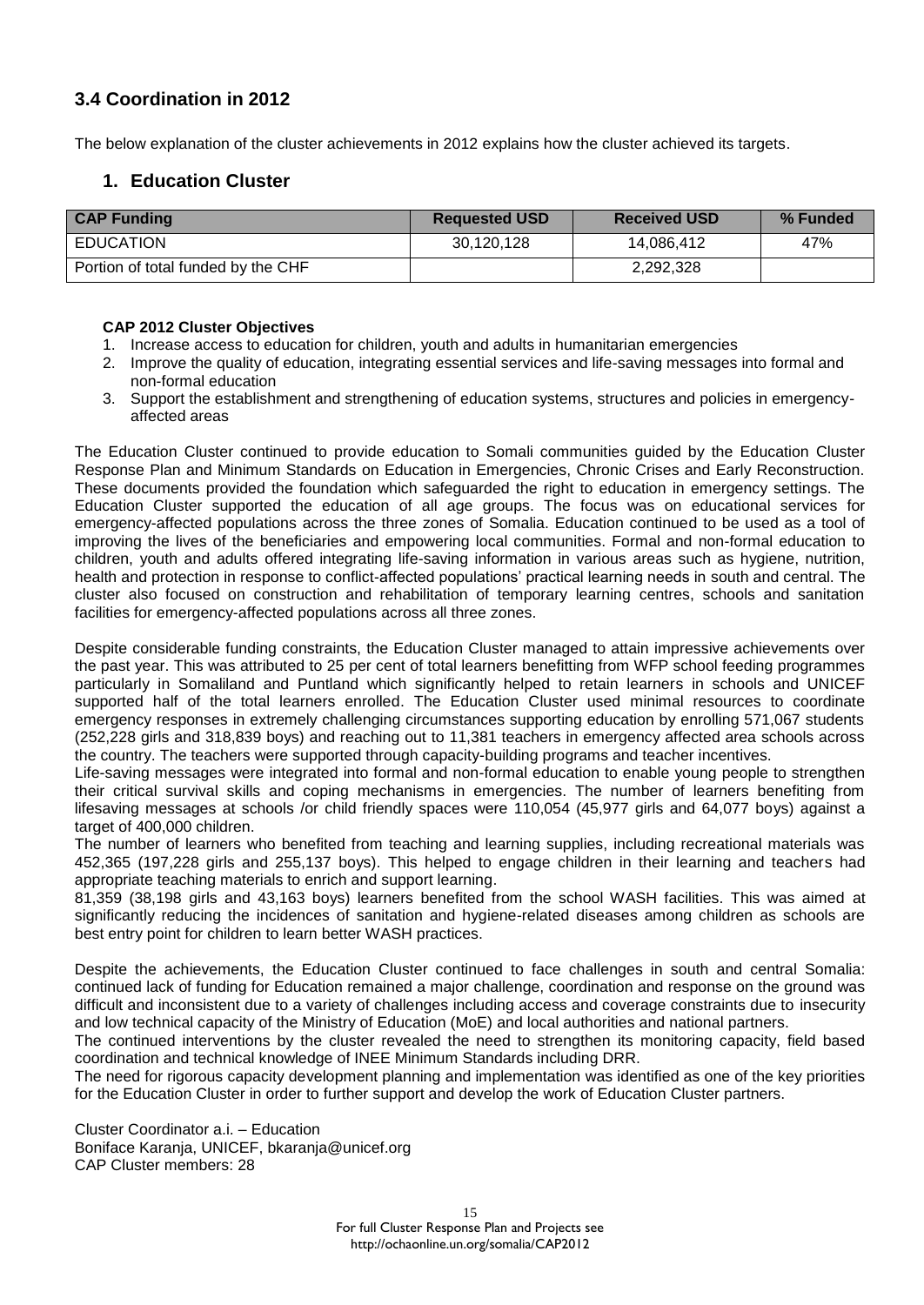# **2. Food Security Cluster**

| <b>CAP Funding</b> | <b>Requested USD</b> | <b>Received USD</b> | % Funded |
|--------------------|----------------------|---------------------|----------|
| FOOD SECURITY      | 651.459.552          | 393.355.293         | 60%      |
| <b>CHF</b>         |                      | 19.078.406          |          |

## **CAP 2012 Cluster Objectives**

- 1. Provide immediate household access to food and essential non-food requirements through emergency food, voucher and cash responses to populations in crisis.
- 2. Provide seasonally-appropriate and livelihood-specific investments to protect and increase production capacity of livelihood assets and prevent further deterioration of household asset holdings.
- 3. Provide social safety nets that focus on urban populations in emergency, crisis and stressed that are at risk of falling into crisis and strengthen existing public services.

The FSC assisted people affected by the crisis in Somalia through interventions geared at improving household access to food, investing in livelihood assets and safety nets. Activities implemented to improve household access to food by FSC members included general food distributions, food vouchers and cash relief. Safety net activities included wet feeding, hospital and health center support, school meals as well as take home rations as incentives for girls to increase attendances. Food for assets, food for training, cash and voucher schemes for work, vaccination and treatment of animals, distribution of livelihood tools and seeds as well construction and rehabilitation of livelihood assets were implemented as part of livelihood investment and support activities.

To improve access to food, FSC members used a combination of food, cash and voucher responses. To ensure comparability the FSC encouraged members to provide household based responses, regardless of the modality, that equate to over 1,650 Kcal per person per day and that the purchasing power of the voucher or cash transfer were equivalent to the minimum expenditure basket (MEB). Cluster members provided food to over 1,150,000 people per month, cash to 338,000 people per month and food vouchers to 119,000 people per month to acutely food insecure populations in Somalia. Livelihood investments included seeds distribution, vaccination of animals, and cash for work programmes that supported over 616,000 people per agricultural season. To better assist vulnerable households in more generally food secure areas, FSC members employed responses that allowed individuals and households to be targeted through community and social infrastructure such as health posts, nutrition centers, schools and community centers with food and voucher based responses. In areas where market conditions allowed, FSC members used vouchers to allow for a greater choice in the type of food they could acquire. The use of vouchers supported the local economy, especially small scale traders.

Some of the challenges faced by the FSC members to achieve the targets included general insecurity, access restrictions by some local authorities, and a limited amount of funding through bilateral contributions and pooled funds.

In order to ensure technically sound responses to improve food security in Somalia, the cluster undertook the following actions:

- Expansion of its geographical footprint in terms of regional coordination meetings: To promote members' ownership of the cluster, the role of facilitating coordination meetings in 13 regions was delegated to the elected Vice Coordinators (VC). The regional coordination meetings enabled the cluster to engage with it members for a better perspective of the needs as well as operational issues related to the implementation of responses. The VCs were elected by members and partners of the FSC operating in that particular regional. This process ensured greater participation and representation of Somali LNGOs and promoted transparency as the FSC used the regional coordination meetings to disseminate cluster outputs and critically review the outputs reported by the cluster members.
- Increase implementing agencies capacity to better respond to the beneficiaries needs: The FSC organized a series of trainings for members and partners to ensure that the interventions provided were in line with and took into account available guidance. The trainings covered several themes: protection mainstreaming, project cycle management, reporting, gender, market and project design, the available best practices and technical guide lines were utilized as the bases for the trainings. Overall, the trainings contributed to improve the capacity of members and partners to design and implement food security projects. In addition, the FSC brought on board a Protection Advisor who worked with the FSC, its membership and with the global protection units to assist the cluster members and partners to understand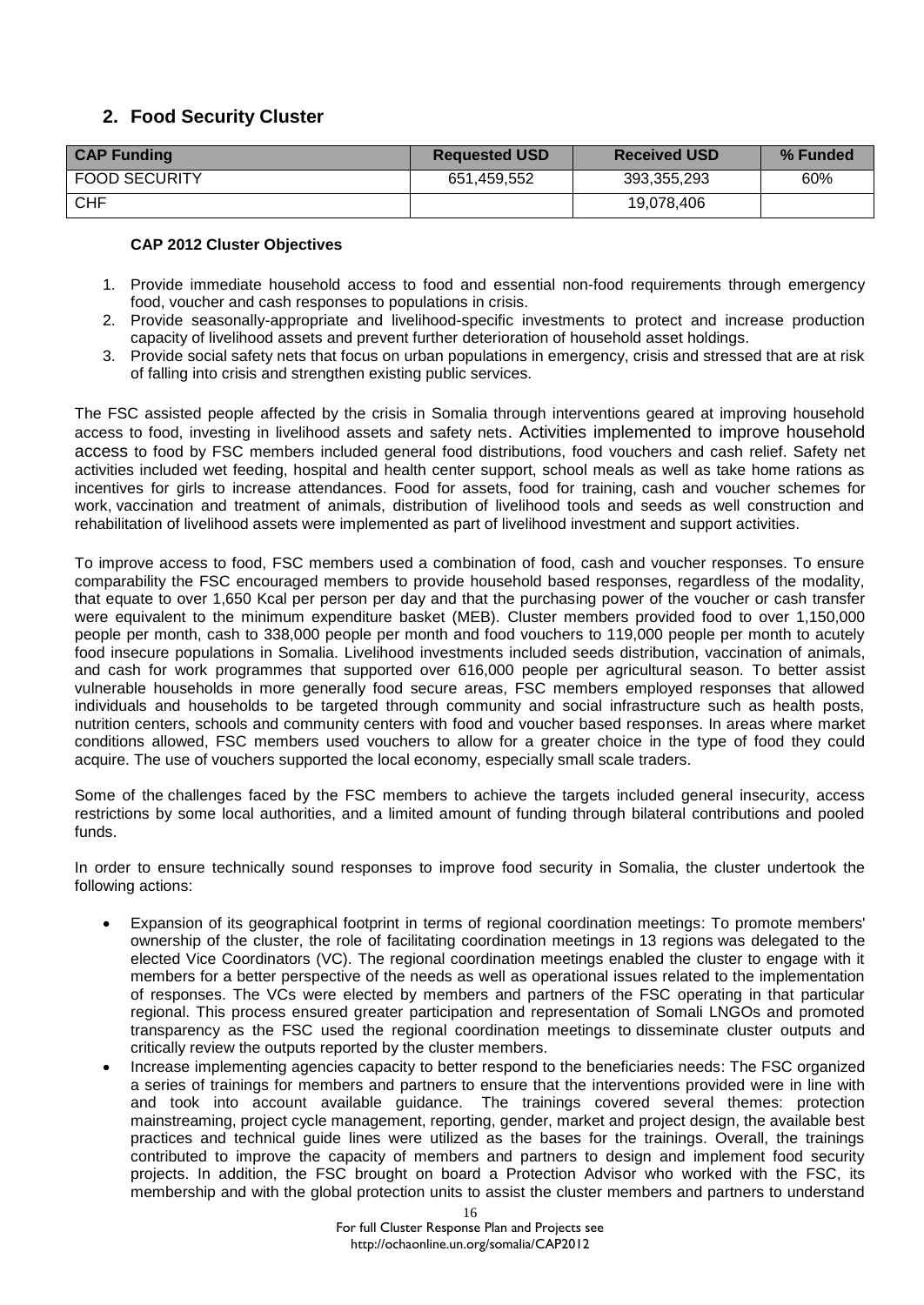how the tenets of protection and 'doing no harm' need to be integrated into the different steps of the project cycle. Thus, particularly for agencies that did not have a protection policy, the FSC began to rollout intermediate trainings in order to develop an understanding for a select group of cluster members and partners on how protection must be incorporated through all stages of the project cycle. In 2012, 741 individuals from 292 organizations were trained by the FSC.

- Monthly gap analysis of responses focused on improved access, safety nets, and livelihood investments based on the findings of the FSNAU assessments: The gap analysis process was based on the collection of information concerning the number of beneficiaries reached at district level versus the number of people that should be assisted as identified by the FSNAU seasonal assessments. The monthly gap analysis formed the foundation of the monthly cluster meetings in the field . At the regional cluster meetings, the findings were presented with members discussing these findings in order to verify the correctness of the information reported. Furthermore, the gap analysis was a critical tool for advocacy as well as ensuring that humanitarian responses addressed the identified needs.
- Engagement with the nutrition cluster to look at collaboration with the nutrition cluster: more holistic responses to food insecurity and malnutrition could be undertaken. One of the results of the closer coordination was that the families of 20 per cent of moderately and severely malnourished children under 5, assisted by Nutrition Cluster were also assisted by the FSC members, ensuring that not only that the child was assisted but that households with a malnourished child were also protected from further acute food insecurity.

Cluster Co - coordinators – Food Security

Francesco Baldo, FAO, [Francesco.baldo@fao.org](mailto:Francesco.baldo@fao.org) and Mark Gordon, WFP, [Mark.gordon@wfp.org](mailto:Mark.gordon@wfp.org) CAP Cluster members: 79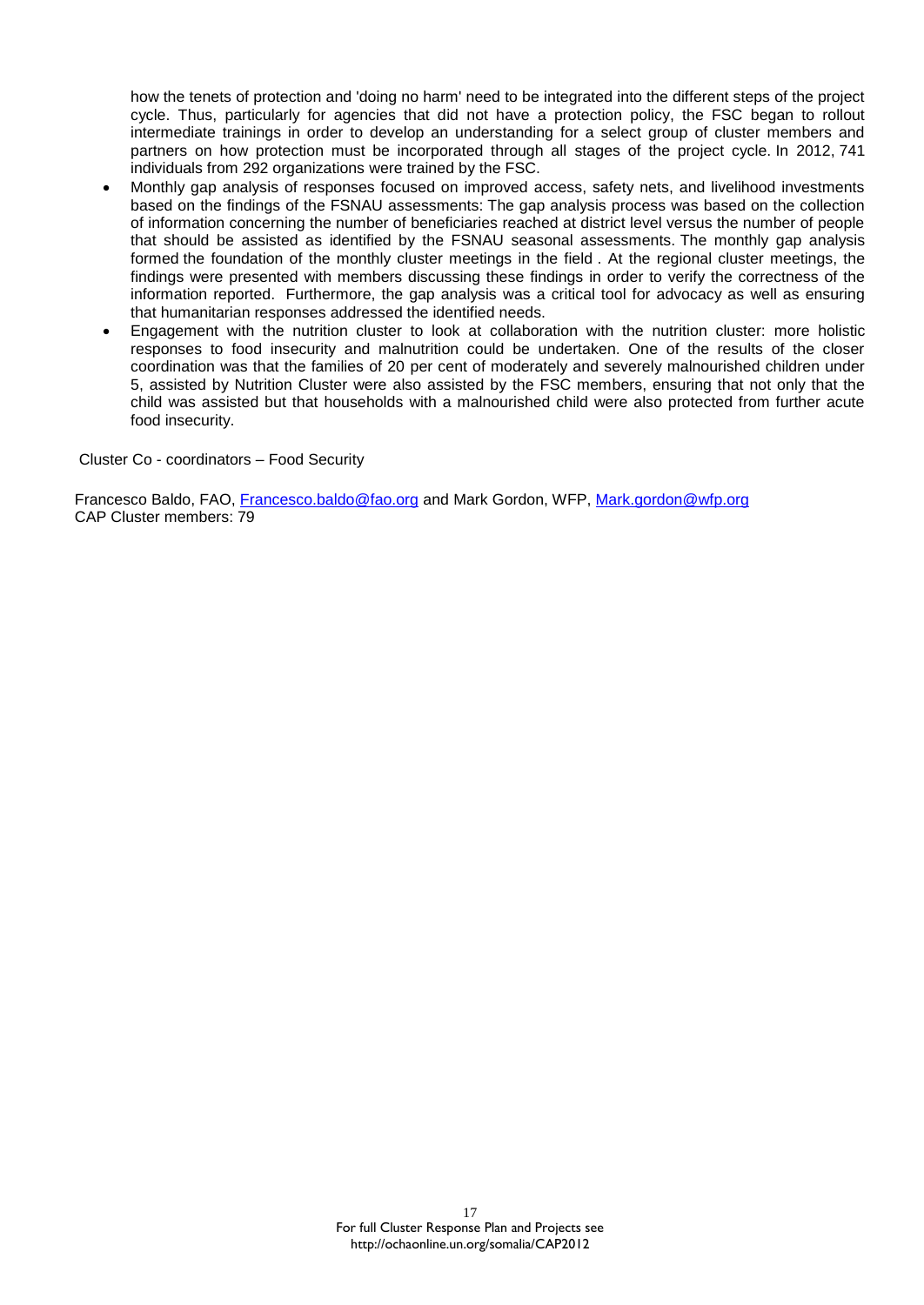# **3. Health Cluster**

| <b>CAP Funding</b> | <b>Requested USD</b> | <b>Received USD</b> | % Funded |
|--------------------|----------------------|---------------------|----------|
| <b>HEALTH</b>      | 54,209,653           | 19,615,074          | 36%      |
| <b>CHF</b>         |                      | 9,342,675           |          |

## **CAP 2012 Cluster Objectives**

- 1. Provision of primary and basic secondary health services with a focus on sexual, reproductive and child health in Somalia.
- 2. Access to quality life-saving health care services and emergency assistance including high impact, critical life-saving services for women and children in both rural and urban areas.

The Health cluster was able to reach 1,549,823 people with primary and secondary medical care of which 46 per cent (or 716,018) were children younger than five years. Cluster partners investigated 136 outbreak rumours where suspected cholera and measles accounted for over 90 per cent of the situations. Overall, 84 per cent of investigations were conducted within the standard 96 hours and 76 per cent were responded to within 96 hours.

Emergency health services were introduced in the newly accessible areas with makeshift hospitals established for initial emergency response. The hospitals served a total catchment population of 500,000 in those areas.

Forty six health facilities providing basic emergency obstetric care and 38 facilities providing comprehensive obstetric care (CEMOC) were equipped with drugs, medical kits and training and were able to serve 218,000 women through consultations, deliveries and caesarean section.

HIV voluntary testing & counselling services were provided to 11,320 clients in 30 sites with 1,250 HIV cases treated wtih antiretroviral therapy. Through a network of 68 tuberculosis (TB) centres, The TB program detected and provided treatment for a total of 24,303 TB cases with treatment success rate of 85%.

Through the five main mental health facilities in Hargeisa, Berbera, Bosaso, Garowe and Mogadishu 2,973 cases were diagnosed and received treatment for mental health disorders

Capacity-building was undertaken for 1,140 male and female health workers, 545 staff were trained on trauma and emergency surgery; 511 on TB diagnosis and management, 53 on safe deliveries, 16 on malaria and 15 on effective management of essential medicine.

Increased access allowed more vaccination services to reach those in need by cluster partners. By December 2012, more than three million children under-five year olds and women of child bearing age received vaccination through routine immunization and Child Health days. Inadequate funding prevented the cluster partners from establishing more immunization centres for routine immunization, which would have raised the measles vaccination coverage to at least 90 per cent subsequently reducing recurrent measles outbreaks observed in the country.

Cluster Coordinator – Health Dr Alaa Abou-Zeid WHO: [abouzeida@nbo.emro.who.int](mailto:abouzeida@nbo.emro.who.int) CAP Cluster members: 31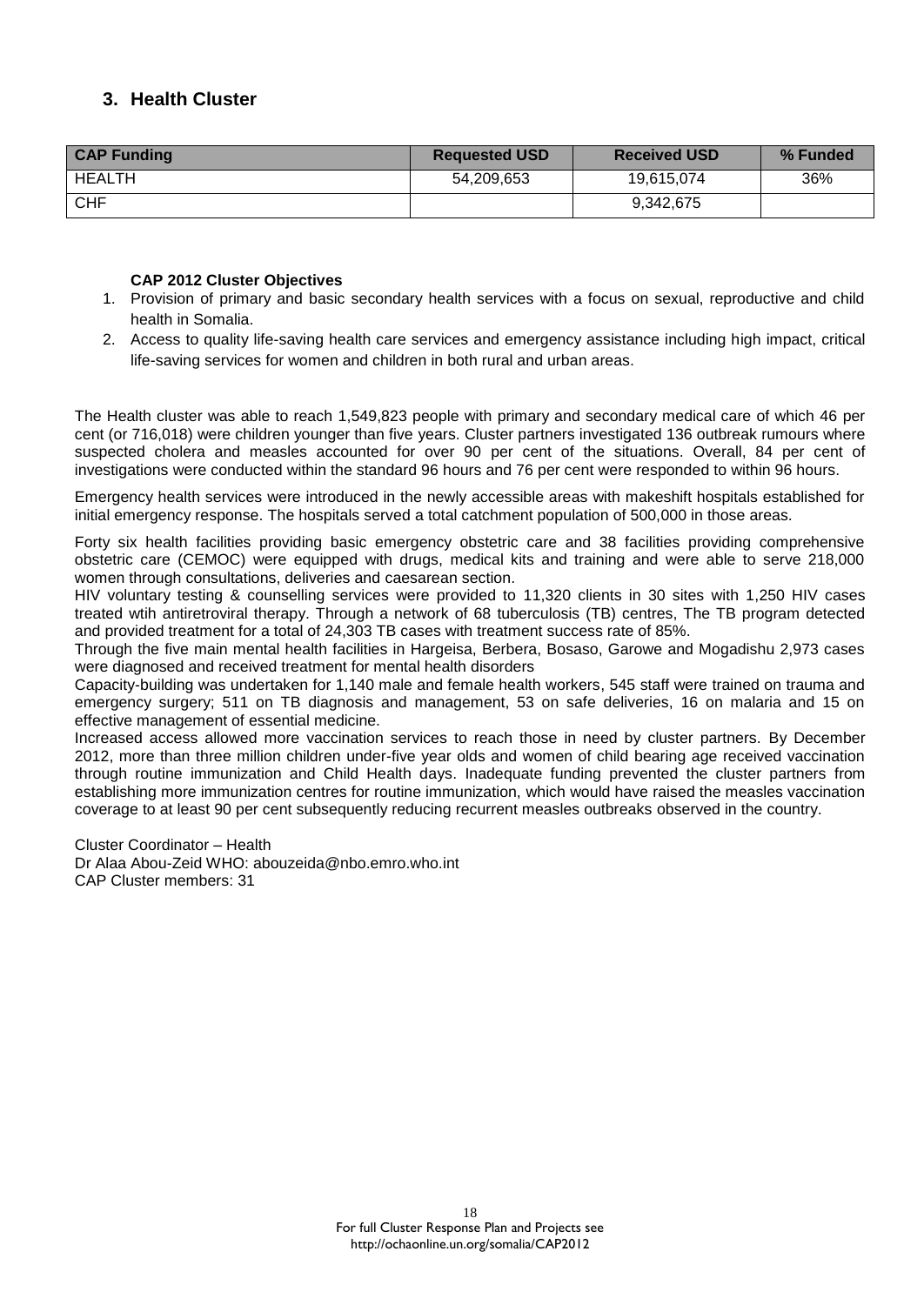# **4. Logistics Cluster**

| <b>CAP Funding</b> | <b>Requested USD</b> | <b>Received USD</b> | % Funded |
|--------------------|----------------------|---------------------|----------|
| <b>LOGISTICS</b>   | 45.427.449           | 35,228,144          | 78%      |
| <b>CHF</b>         |                      | 2,796,098           |          |

#### **CAP 2012 Cluster Objectives**

- 1. To coordinate support to strategic services for the efficient delivery of common humanitarian assistance
- 2. Coordination and prioritised rehabilitation of logistical infrastructure in Somalia
- 3. Improve logistics preparedness & contingency

With the declaration of the end of the famine in February 2012, logistics requirements for Somalia also decreased. Logistics Cluster participants agreed to extend the free shipping service until 1 July 2012 which, subsequently, transitioned to a WFP bilateral cost-recovery service. For the remainder of 2012, based on needs, the Logistics Cluster maintained a contingency stock Mobile Storage Units (MSUs) available free of charge for other organizations and continued coordination and information management services, particularly information on logistics infrastructure.

The Logistics Cluster received over 45 requests from 20 participating organisations for cargo-handling services, and handled over  $6,780 \text{ m}^3$  (1,342 mt) of inter-agency cargo.

Sixteen NGOs and four United Nations agencies transported humanitarian cargo through the cluster's common shipping services. 90 per cent of the estimated target was transported, with the majority of the relief cargo transported to Somalia consisting of non-food items (NFIs), with a high overall volume of 6,780 cubic meters.

Partners also moved large quantities of NFIs by the cluster shipping services from Mombasa to Mogadishu. Relief items transported to Somalia included water, sanitation and hygiene (WASH) items, shelter items, generators, kitchen sets, office equipment, vehicles, teaching kits, agricultural tools, construction material, and medicines.

Twenty-one Logistics Cluster meetings were held to enhance logistics coordination. The meetings were wellattended by a variety of different stakeholders (56 per cent international NGOs, 21 per cent local NGOs, 20 per cent United Nations agencies and 3 per cent donors).

The cluster also disseminated information products including situation reports, road network update maps and snapshots of key logistics infrastructure. Fifty-eight information products were issued and disseminated during the time-period. Road network conditions maps were regularly produced during the Deyr rainy season (October - December) and snapshots of key logistics infrastructure - including ports and airports - were shared on the cluster website. This helped the INGO's to respond quickly, improve their logistics planning and for new partners entering the area of operations to familiarise themselves with the logistics options in Somalia.

Five Mobile Storage Units (MSUs) were transported from the port of Mombasa to the port of Mogadishu in March 2012, for leasing out to cluster members. Two of these MSUs were leased to humanitarian organizations for use in Mogadishu. The remaining MSUs remained in storage and were available for organizations free of charge, for use in different locations of Somalia.

Sea transport services were also provided, where a total of seven voyages took place, with bookings sent to the cluster via Cargo Movement Requests (CMRs) and service request forms (SRF).

The Logistics Cluster conducted a shipping workshop in Nairobi in November 2012 to build capacity of partners regarding shipping operations and procedures. This workshop, attended by 18 organizations (11 international NGOs, two local NGOs, three United Nations agencies and two clearing and forwarding agents), focused on topics such as the elimination of customs bottlenecks, improvement in labelling, increase of shipping operations' speed and reduction of costs.

Cluster Coordinator – Logistics Alastair Cook, WFP, [alastair.cook@wfp.org](mailto:alastair.cook@wfp.org) CAP Cluster members: 20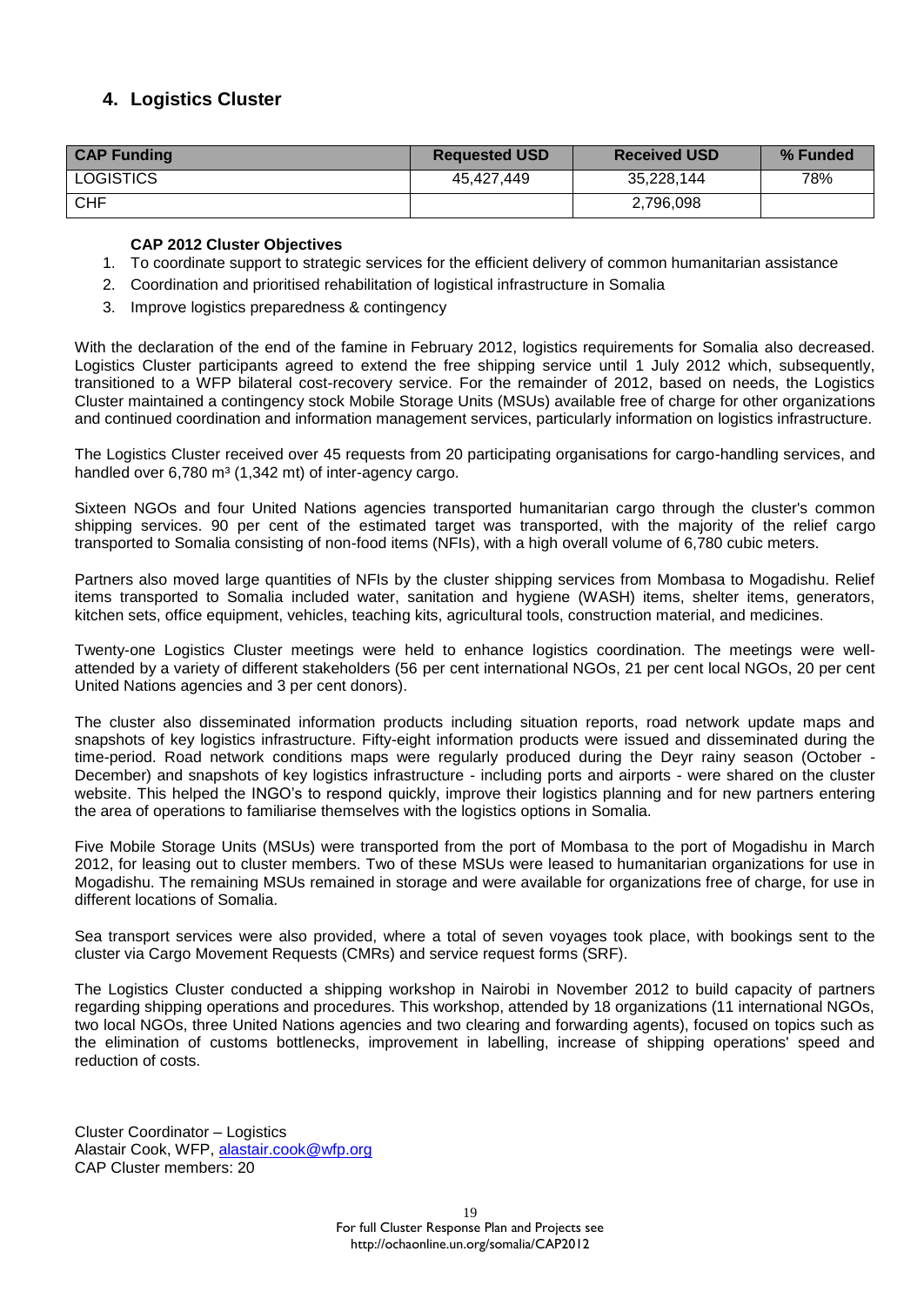# **5. Nutrition Cluster**

| <b>CAP Funding</b> | <b>Requested USD</b> | <b>Received USD</b> | % Funded |
|--------------------|----------------------|---------------------|----------|
| <b>NUTRITION</b>   | 151,023,467          | 84.104.218          | 56%      |
| CHF                |                      | 15,803,244          |          |

## **CAP 2012 Cluster Objectives**

- 1. Acutely malnourished boys, girls, Pregnant and Lactating Women (PLW) are systematically treated by having access to and utilizing quality services for the management of acute malnutrition through enhanced community screening and referral.
- 2. Expansion of women, boys' and girls' access to evidence-based and feasible nutrition and nutrition related services, available through the use of Basic Nutrition Service Package (BSNP) interventions linking nutrition to health, WASH, and food security programmes.
- 3. Vulnerable women, boys and girls have access to quality preventive seasonal food-based interventions addressing underlying causes of malnutrition.
- 4. Strengthening capacity of nutrition partners: LNGO/CBO/INGO, local communities and line ministries to deliver quality and sustainable BNSP services through a variety of approaches.

The cluster reached 765,730 children with treatment services (278,300 in stabilization centres/out-patient therapeutic care programmes (SC/OTP) and 487,430 in targeted supplementary feeding programme (TSFP)). Approximately 80 per cent of these children were from south and central Somalia. The cluster surpassed the targeted 388,000 acutely malnourished children target, reaching 765,730 (197 per cent) children<sup>7</sup>.

Several reasons explain the high number of beneficiaries. Partners embraced community mobilization actively and referral systems were strengthened through provision of standardized referral tools for guidance. Cluster membership also grew from 131 active partners in April 2012 to 143 by December 2012 due to the massive expansion of the nutrition programme to respond to identified gaps due to increased accessibility in some parts of the south. The expanded partnerships resulted in an expansion of service delivery points from 1,888 centres during the same period to 2,431 by December 2012.

The cluster also strengthened regional coordination systems in south and central regions, in addition to zonal cluster coordination systems in the North. The eleven regional sub-clusters were coordinated by selected NGOs with support from the cluster lead agency and Ministries of Health in some areas. This resulted to improved coordination, which translated into improved nutrition services in terms of quality and coverage.

In Maternal and Child Health and Nutrition (MCHN) programmes in Puntland, Somaliland and central regions, a preventive nutrition intervention (Blanket Supplementary Feeding Programme (BSFP)) providing a food supplement reached a total of 1,313,560 beneficiaries ( 246,890 PLW), 1,066,670 children 6-23 months). An additional 139,160 acutely malnourished PLW were reached with targeted supplementary feeding.

Capacity strengthening for effective delivery of quality nutrition programmes was a key focus for the cluster. The capacity mapping report that recommended a variety of capacity-building approaches was finalized and the recommendations informed the drafting of a multi-year capacity building plan for Somalia. The cluster conducted five-day cluster approach awareness trainings in Nairobi for 30 cluster members and in Mogadishu for 36 cluster members. Fifteen cluster members in south central Somalia were provided with a 5-day ToT training on nutrition, hygiene and health promotion. Training guidelines, Information, Education and communication (IEC) materials and tools developed by the cluster to promote hygiene in nutrition programmes were piloted. Two infant and young child feeding IYCF counselling workshops were held in Somaliland and south central Somalia for ToTs.

The cluster finalized the 5 year infant and young child feeding (IYCF) strategy and action plan for all the regions of Somalia and this was endorsed by all government bodies. Costed IYCF plans of actions were also developed

In delivering its objectives the cluster faced constraints related to partner capacity to deliver quality nutrition programmes, inadequate supplies, late deliveries and pipeline breaks and insecurity hampering access by outreach activities and monitoring.

<sup>20</sup>  $\overline{a}$ 7 The Population figures that FSNAU uses date back to 2005 (UNDP). This is very outdated and needs revision, as long as we continue to use these figures there is a likelihood of surpassing targets.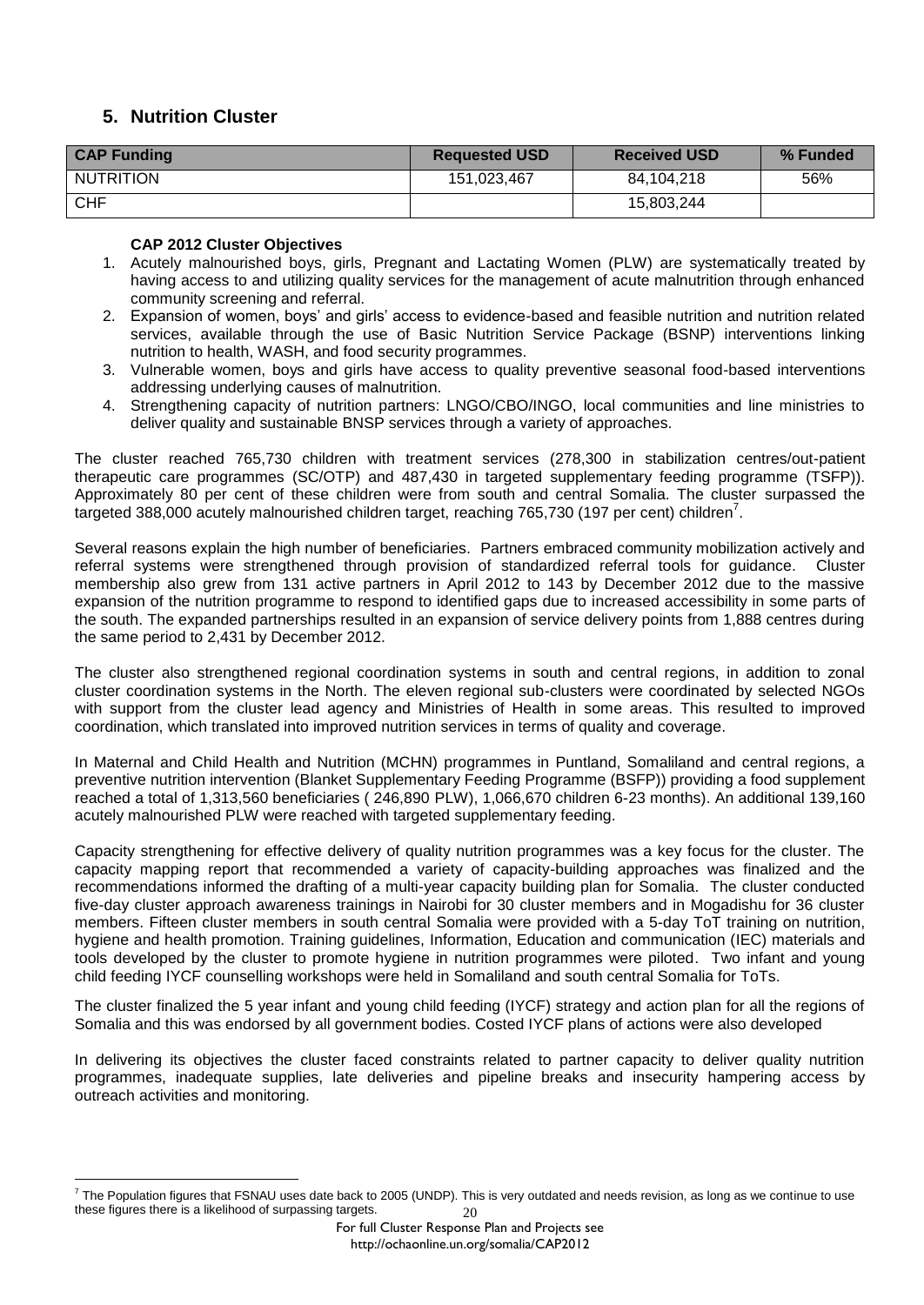The cluster had good results despite only 56 per cent of it projects funded. This was due to underreporting of funding in FTS, over estimation of the funding required by partners for the activities planned, some cluster partners report achievements to the cluster without having projects in the CAP, and outdated population figures.

Cluster coordinator – Nutrition Leo Matunga, UNICEF, Imatunga@unicef.org Cluster members (CAP): 46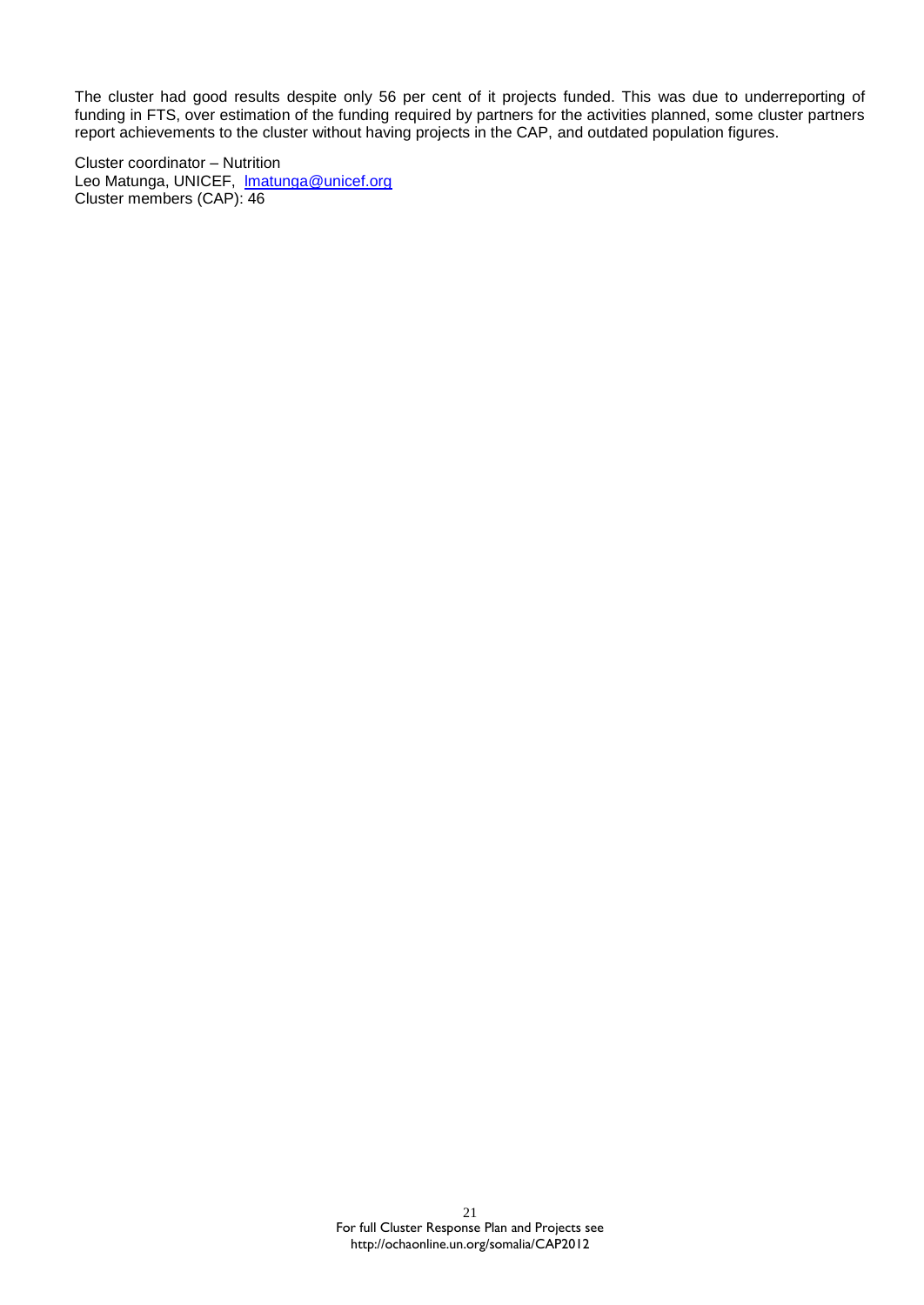# **6. Protection Cluster**

| <b>CAP Funding</b> | <b>Requested USD</b> | <b>Received USD</b> | % Funded |
|--------------------|----------------------|---------------------|----------|
| <b>PROTECTION</b>  | 57,768,696           | 19,162,945          | 33%      |
| <b>CHF</b>         |                      | 3,758,556           |          |

#### **CAP 2012 Cluster Objectives**

- 1. Strengthen the resilience of survivors of rights violations and vulnerable communities through the provision of protection-related services.
- 2. Strengthen capacities of key duty bearers, including formal and informal institutions, to enhance the overall protective environment and improve response to protection violations.
- 3. Inform advocacy and programme response through accurate monitoring and reporting of protection violations.

Service delivery interventions included psycho-social, medical, referrals, family tracing and reintegration interventions. Of the 41,000 people reached, the majority were female due the fact that most violations were gender based violence (GBV) related. Protection Cluster Member referred 20,000 people (roughly 41 per cent female) to various services according to their needs which included medical, nutrition, legal, psychosocial support, education and reunification with their parents or extended families. At least 131,000 children (45% girls) attended child and youth friendly spaces in Somalia.<sup>8</sup> Services offered at these centres included psychosocial support, recreation, basic literacy and numeracy classes.

Capacity-building activities were aimed at improving skills, knowledge, and to better deliver services At least 137,000 people participated in various capacity building activities for duty bearers and service providers, in order to ensure timely and comprehensive response to the needs of survivors of violations.

Advocacy activities aimed at enhancing the overall protective environment for women and girls, men and boys were undertaken throughout the year. Some 430,000 people benefitted from advocacy and community mobilization activities on protection issues specifically on GBV and children.

Members sought to improve the existing responsive mechanisms in order to ensure timely response for survivors of protection violation through strengthening the GBV referral systems, as well as, improving data collection for eventual use in improving programming. Under child protection, the cluster continued to focus on the separated children and unaccompanied minors and child recruitment into militias in addition to highlighting and addressing emerging child protection issues.

Protection Cluster members collected data and provided information through the Protection Monitoring Network (PMN), the Population Movement Tracking (PMT), and the GBV Information Management System. In addition to advocacy, the purpose for such information collection was to improve programmatic response

Protection Cluster funding amounted to \$ 19.1 million for 2012, or roughly 33 per cent of the requested funding. It should be pointed out that key UN protection agencies, at date of publication had not submitted their funding expenditure for 2012 to the Cluster. Activities that were implemented included child protection, GBV, mine action, mixed migration and trafficking, and protection monitoring. At least 40 per cent of all funds were used for GBV interventions mostly in the south and central regions.

Protection cluster coordinator

Bediako Buahene, UNHCR, [buahene@unhcr.org](mailto:buahene@unhcr.org)

Cluster members (CAP): 33

For full Cluster Response Plan and Projects see

The children may have attended the same friendly space for multiple months, h<u>en</u>ce the possiblity of double reporting.  $\overline{a}$ 8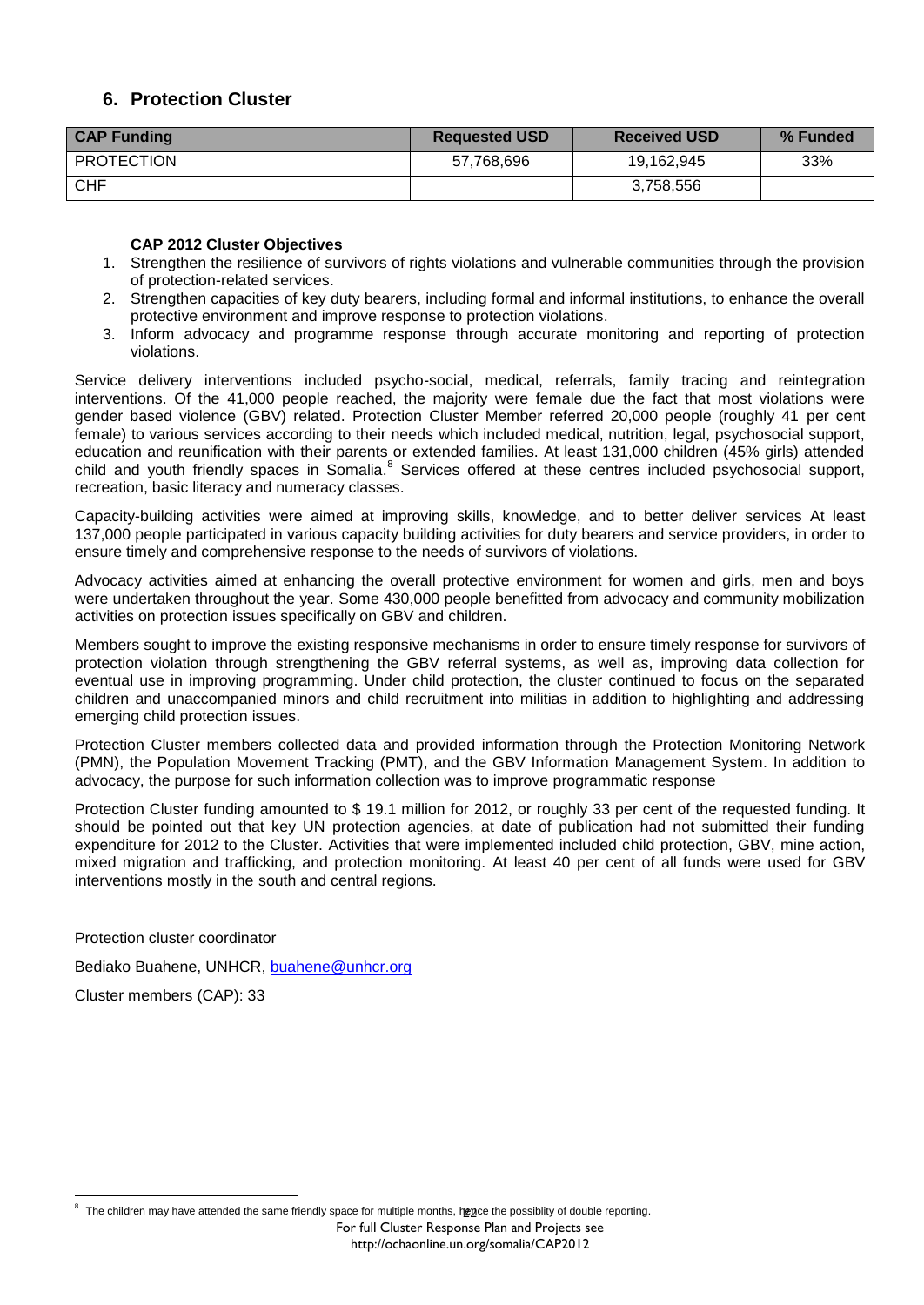# **7. Shelter and NFI**

| <b>CAP Funding</b> | <b>Requested USD</b> | <b>Received USD</b> | % Funded |
|--------------------|----------------------|---------------------|----------|
| SHELTER AND NFIS   | 66,162,772           | 24,038,999          | 36%      |
| CHF                |                      | 13,771,069          |          |

#### **CAP 2012 Cluster Objectives**

- 1. Contribute to the protection of displaced and other vulnerable groups from life-threatening elements through the distribution of emergency assistance packages.
- 2. Improve the living conditions of the displaced population in stabilized settlements through site planning and the provision of transitional shelter.
- 3. Facilitate access to durable solutions for the displaced population through return and relocation where possible and appropriate.

The Shelter Cluster reached approximately 60 per cent of its targets despite weak funding. Reasons for this are underreporting on the Financial Tracking System (FTS) and many 2011 activities were only implemented in 2012.

The cluster distributed in total 110.778 emergency assistance packages (EAPs) which benefited 664,668 people in need. With a financial coverage of 45 per cent under objective 1, nearly 65 per cent of the emergency needs were covered. 94 per cent of all interventions were located in the south and central regions. Banadir, Gedo and Lower Juba were highly targeted areas with continuing displacements (due to conflict, return, floods and forced relocation). Lower Shabelle, Middle Shabelle and Galgaduud were three regions that had very limited operations due to access. The distribution of fuel-efficient stoves and dignity kits were promoted in close collaboration with the protection cluster to stimulate livelihood opportunities and to address some protection concerns (collection of firewood, fire-outbreaks,etc).

47,891 households have received improved shelter ranging from emergency shelter in south/central to permanent shelter in Somaliland. This figure is largely above the end-year figure of 35.000 households as a majority of the interventions were quick impact emergency shelter packages targeting 35,391 households. Only 12,250 households received a more durable semi-permanent shelter solution (a major improvement from 8,147 in 2011). The concept of transitional shelter has been supported by the donors since 2011 and has widely been adopted by members of the cluster.

Numerous relocations took place mainly in Puntland, Somaliland and Banadir. In Banadir region, a tri-cluster approach was introduced for the renovation of a site for 9000 households in Zona K, where site planning has been integrated to ensure improved living conditions. Durable solutions have also been achieved in Bari and Nugaal where IDPs have security of tenure. With improved access, the shelter cluster has also assisted 2,113 households with return packages.

The shelter cluster has strengthened its coordination structure through close partnerships with its partners. This resulted in a countrywide Somalia Shelter Cluster needs analysis and response strategy for 2013. The assessment focused on areas where major displacement was experienced.

Over the last two years considerable advances have been made in terms of strategy, standards, partner development, profile and fundraising. To date, the cluster has administrated \$23.5 million on behalf of the Common Humanitarian Fund. Although the capacity of the shelter partners has improved, the main challenges still facing the cluster members are access due to insecurity, lack of funding for durable solutions, lack of coordination capacity in the field and absence of government counterparts.

Cluster Coordinator – Shelter Martijn Goddeeris, [goddeeri@unhcr.org](mailto:goddeeri@unhcr.org) CAP Cluster members: 22